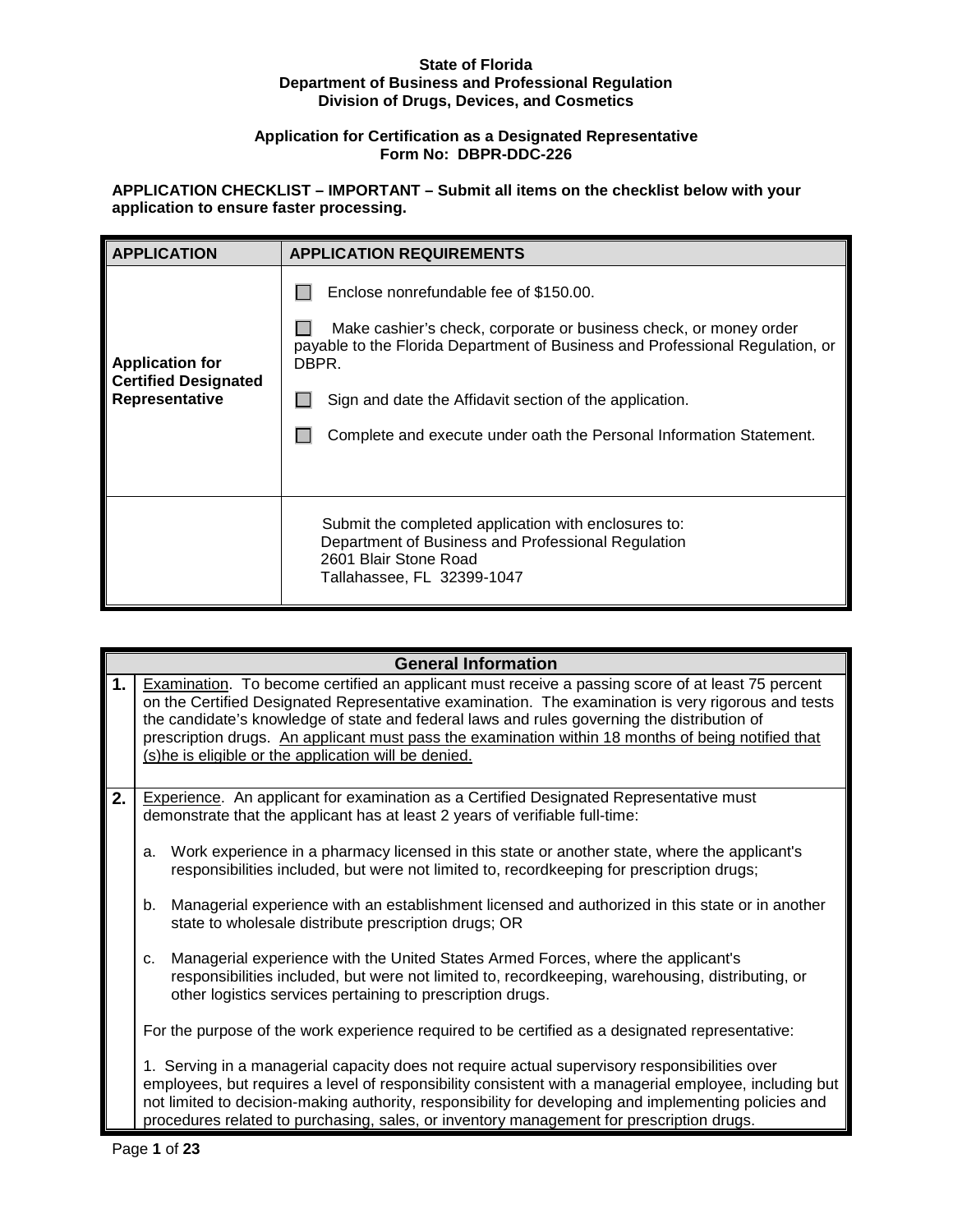|    | 2. Responsibilities related to recordkeeping for prescription drugs by a person who worked in a<br>pharmacy may include such activities as, practicing pharmacy pursuant to a valid pharmacy license,<br>routinely purchasing or ordering prescription drugs where cognitive functions were involved and the<br>order is not the result of an automated reorder system, routinely receiving prescription drugs and<br>verifying the accuracy of the order, routinely taking a physical inventory of prescription drugs,<br>routinely assessing the pharmacy shelves for outdated prescription drugs, and routinely completing<br>an inventory for the transfer of adulterated prescription drugs for appropriate disposal. |
|----|----------------------------------------------------------------------------------------------------------------------------------------------------------------------------------------------------------------------------------------------------------------------------------------------------------------------------------------------------------------------------------------------------------------------------------------------------------------------------------------------------------------------------------------------------------------------------------------------------------------------------------------------------------------------------------------------------------------------------|
| 3. | Please see sections 499.012(9) and (15), Florida Statutes and Rule 61N-1.015(9), Florida<br>Administrative Code, for more information regarding the Certified Designated Representative<br>licensing requirements.                                                                                                                                                                                                                                                                                                                                                                                                                                                                                                         |
| 4. | <b>Fingerprints.</b> The department is required to obtain a criminal record check of you prior to determining<br>your application is complete. The quickest method to obtain a criminal record check is to submit your<br>fingerprints electronically through a LiveScan vendor and pay the vendor directly. Information on<br>approved LiveScan vendors and submission of electronic fingerprinting is attached to this form. If<br>you choose to submit your fingerprints by using a fingerprint hard card, you may obtain a card from<br>the Division.                                                                                                                                                                  |
|    | Note: If you have undergone a criminal record check as a condition of the issuance of an initial<br>permit or the initial renewal of a permit after January 1, 2004, then you do not need to submit a new<br>fingerprint card or electronic fingerprints.                                                                                                                                                                                                                                                                                                                                                                                                                                                                  |
| 5. | TYPE OR PRINT LEGIBLY an answer to every question. Use the last page of the form to provide<br>additional explanations to questions where the form does not have sufficient room for your response.                                                                                                                                                                                                                                                                                                                                                                                                                                                                                                                        |

# **PLEASE NOTE:**

- **Telephone, email, and fax contact information is used to quickly resolve questions with applications. If such information is not provided, questions regarding applications will be mailed to the application contact's mailing address and may take longer to resolve.**
- **The disclosure of Social Security numbers is mandatory on all professional and occupational license applications, is solicited by the authority granted by 42 U.S.C. §§ 653 and 654, and will be used by the Department of Business and Professional Regulation pursuant to §§ 409.2577, 409.2598, 499.012(4)(a)5.f. and 559.79(3), Florida Statutes, for the efficient screening of applicant and licensees by a Title IV-D child support agency to assure compliance with child support obligations. It is also required by §559.79(1), Florida Statutes, for determining eligibility for licensure and mandated by the authority granted by 42 U.S.C. § 405(c)(2)(C)(i), to be used by the Department of Business and Professional Regulation to identify licensees for tax administration purposes.**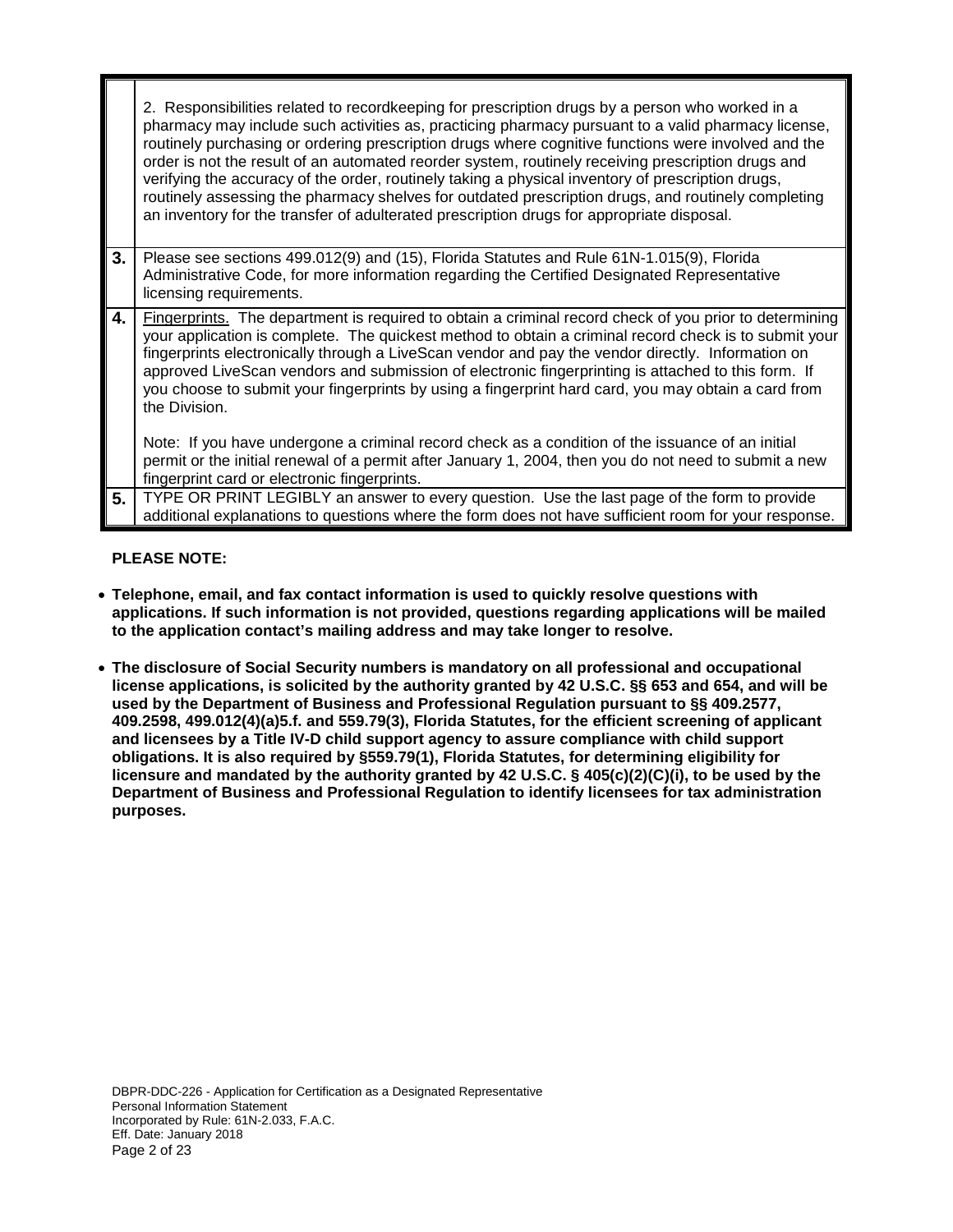### **State of Florida Department of Business and Professional Regulation Division of Drugs, Devices, and Cosmetics**

### **Application for Certification as a Designated Representative Form No.: DBPR-DDC-226**

If you have any questions or need assistance in completing this application, please contact the Department of Business and Professional Regulation, Division of Drugs, Devices and Cosmetics, at **850.717.1800.** *For additional information see the Instructions at the beginning of this application.*

## **Section I- Application Type**

## **CHECK ONE OF THE APPLICATION TYPES**

 $\Box$  New Application [3314/1010]

## **Section II** – **Applicant Information**

| <b>APPLICANT INFORMATION</b>                             |                                      |                |             |                         |  |
|----------------------------------------------------------|--------------------------------------|----------------|-------------|-------------------------|--|
| Applicant's Name (Last, First, Middle, Former):          |                                      |                |             |                         |  |
| <b>Social Security Number:</b>                           |                                      | Date of Birth: |             |                         |  |
|                                                          | <b>APPLICANT'S RESIDENCE ADDRESS</b> |                |             |                         |  |
| <b>Street Address:</b>                                   |                                      |                |             |                         |  |
|                                                          |                                      |                |             |                         |  |
| City:                                                    |                                      | State:         |             | Zip Code (+4 optional): |  |
| Residence Telephone Number:                              | Work Telephone Number:               |                | Fax Number: |                         |  |
| Email Address:                                           |                                      |                |             |                         |  |
|                                                          | <b>APPLICANT'S MAILING ADDRESS</b>   |                |             |                         |  |
| Street Address or PO Box:                                |                                      |                |             |                         |  |
|                                                          |                                      |                |             |                         |  |
| City:                                                    |                                      | State:         |             | Zip Code (+4 optional): |  |
| E-Mail Address:<br>Fax Number:                           |                                      |                |             |                         |  |
|                                                          | <b>EMPLOYMENT INFORMATION</b>        |                |             |                         |  |
| Establishment Name (If applicable):                      |                                      |                |             |                         |  |
| <b>Establishment Address:</b>                            |                                      |                |             |                         |  |
| City                                                     |                                      | <b>State</b>   |             | Zip Code (+4 optional)  |  |
| List Establishment Florida Permit Number (If applicable) |                                      |                |             |                         |  |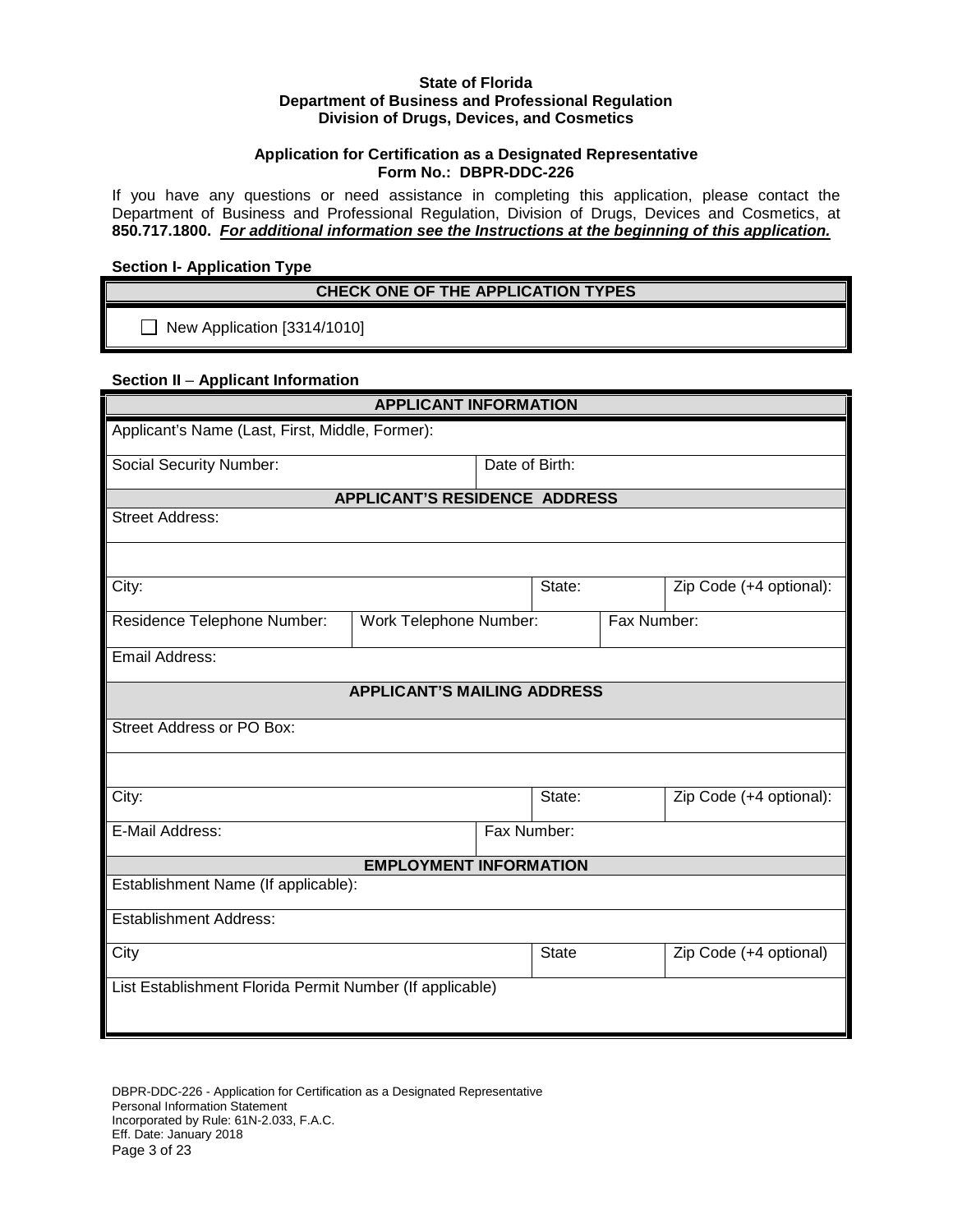| TO BE COMPLETED FOR INITIAL CERTIFICATION AS DESIGNATED REPRESENTATIVE.<br>List all qualifying experience earned in and out of state. The applicant must have 2 years of verifiable full-<br>time work experience.                                                                                                                                                                      |                      |                                  |  |
|-----------------------------------------------------------------------------------------------------------------------------------------------------------------------------------------------------------------------------------------------------------------------------------------------------------------------------------------------------------------------------------------|----------------------|----------------------------------|--|
| Please check only one applicable experience type for this employment. Please fill out a separate<br>work experience section for each employer under which you gain applicable experience. If<br>additional work experience sections are required, you may copy the "Work Experience" section of<br>the application as needed to provide the 2 years of verifiable full-time employment. |                      |                                  |  |
| Work experience in a pharmacy licensed in this state or another state, where the person's<br>□<br>responsibilities included, but were not limited to, recordkeeping for prescription drugs.<br>Permit No.:                                                                                                                                                                              |                      |                                  |  |
| Managerial experience with a prescription drug wholesale distributor licensed in Florida or in another<br>$\Box$<br>state and authorized to distribute prescription drugs.<br>Permit No.: and State of issuance: example and State of issuance:                                                                                                                                         |                      |                                  |  |
| Managerial experience with the United States Armed Forces where the person's responsibilities<br>$\Box$<br>included, but were not limited to, recordkeeping, warehousing, distributing, or other logistics services<br>pertaining to prescription drugs.                                                                                                                                |                      |                                  |  |
| Name of Employer:                                                                                                                                                                                                                                                                                                                                                                       | Dates of Employment: |                                  |  |
|                                                                                                                                                                                                                                                                                                                                                                                         | From:                | To:                              |  |
|                                                                                                                                                                                                                                                                                                                                                                                         | experience:          | Total Years/Months of qualifying |  |
| <b>Street Address:</b>                                                                                                                                                                                                                                                                                                                                                                  | Phone No.:           |                                  |  |
| City:                                                                                                                                                                                                                                                                                                                                                                                   | State:               | Zip Code (+4 optional):          |  |
| Provide name, title, and work telephone number of person having direct knowledge of your experience.<br>Name:<br>Title:<br>Work Telephone Number:                                                                                                                                                                                                                                       |                      |                                  |  |
| Describe your duties that would qualify as work experience as outlined above.                                                                                                                                                                                                                                                                                                           |                      |                                  |  |
|                                                                                                                                                                                                                                                                                                                                                                                         |                      |                                  |  |
|                                                                                                                                                                                                                                                                                                                                                                                         |                      |                                  |  |
|                                                                                                                                                                                                                                                                                                                                                                                         |                      |                                  |  |
|                                                                                                                                                                                                                                                                                                                                                                                         |                      |                                  |  |
|                                                                                                                                                                                                                                                                                                                                                                                         |                      |                                  |  |
|                                                                                                                                                                                                                                                                                                                                                                                         |                      |                                  |  |
|                                                                                                                                                                                                                                                                                                                                                                                         |                      |                                  |  |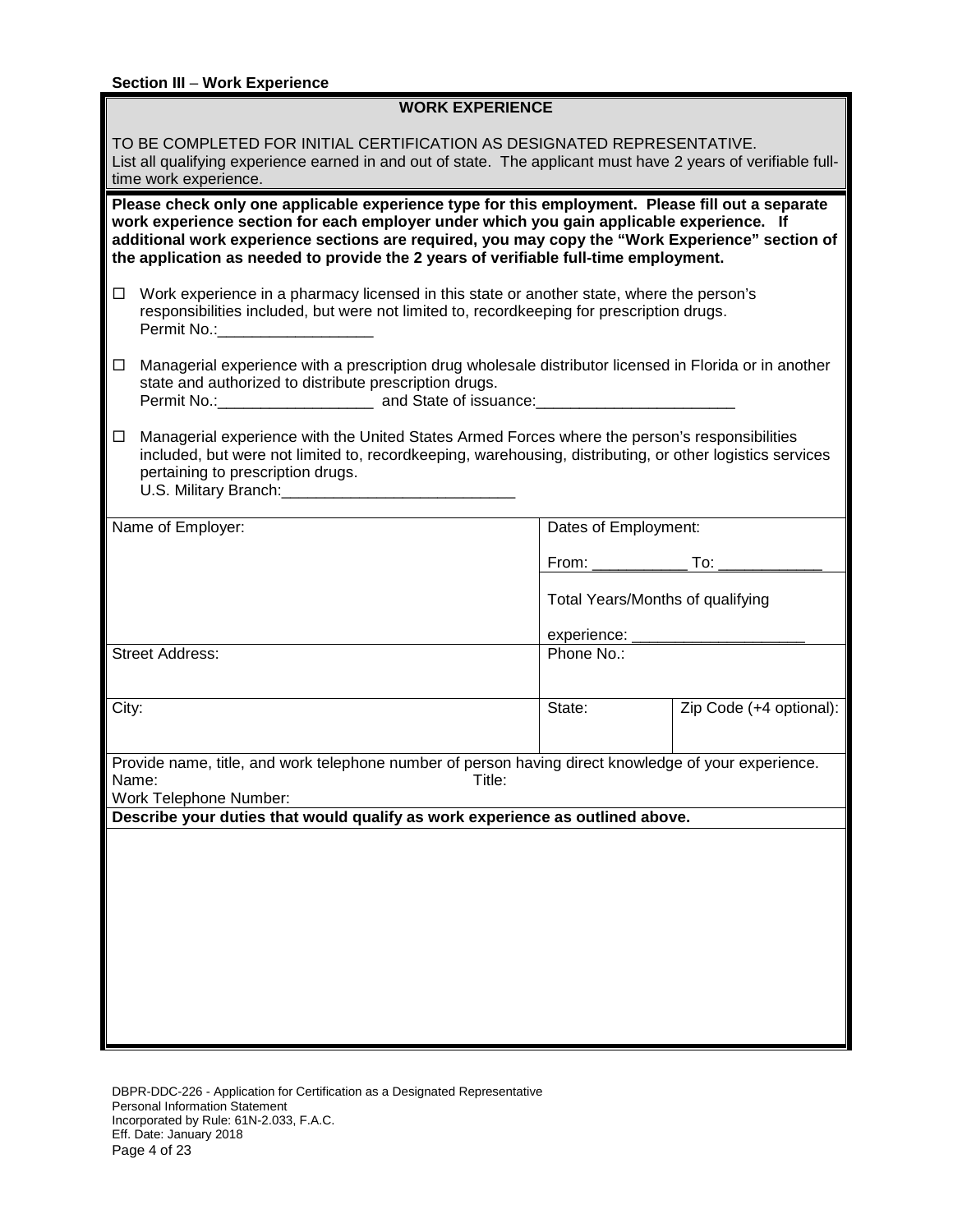# **WORK EXPERIENCE**

| TO BE COMPLETED FOR INITIAL CERTIFICATION AS DESIGNATED REPRESENTATIVE.<br>List all qualifying experience earned in and out of state. The applicant must have 2 years of verifiable full-<br>time work experience.                                                                                                                                                                      |                                                                                                                                                                                                                                                                                               |                                       |                         |  |
|-----------------------------------------------------------------------------------------------------------------------------------------------------------------------------------------------------------------------------------------------------------------------------------------------------------------------------------------------------------------------------------------|-----------------------------------------------------------------------------------------------------------------------------------------------------------------------------------------------------------------------------------------------------------------------------------------------|---------------------------------------|-------------------------|--|
| Please check only one applicable experience type for this employment. Please fill out a separate<br>work experience section for each employer under which you gain applicable experience. If<br>additional work experience sections are required, you may copy the "Work Experience" section of<br>the application as needed to provide the 2 years of verifiable full-time employment. |                                                                                                                                                                                                                                                                                               |                                       |                         |  |
| □                                                                                                                                                                                                                                                                                                                                                                                       | Work experience in a pharmacy licensed in this state or another state, where the person's<br>responsibilities included, but were not limited to, recordkeeping for prescription drugs.<br>Permit No.: Permit No.:                                                                             |                                       |                         |  |
| $\Box$                                                                                                                                                                                                                                                                                                                                                                                  | Managerial experience with a prescription drug wholesale distributor licensed in Florida or in another<br>state and authorized to distribute prescription drugs.                                                                                                                              |                                       |                         |  |
| ப                                                                                                                                                                                                                                                                                                                                                                                       | Managerial experience with the United States Armed Forces where the person's responsibilities<br>included, but were not limited to, recordkeeping, warehousing, distributing, or other logistics services<br>pertaining to prescription drugs.<br>U.S. Military Branch: U.S. Military Branch: |                                       |                         |  |
|                                                                                                                                                                                                                                                                                                                                                                                         | Name of Employer:                                                                                                                                                                                                                                                                             | Dates of Employment:                  |                         |  |
|                                                                                                                                                                                                                                                                                                                                                                                         |                                                                                                                                                                                                                                                                                               | $From: ____________ To: ____________$ |                         |  |
|                                                                                                                                                                                                                                                                                                                                                                                         |                                                                                                                                                                                                                                                                                               | Total Years/Months of qualifying      |                         |  |
|                                                                                                                                                                                                                                                                                                                                                                                         |                                                                                                                                                                                                                                                                                               | experience:                           |                         |  |
|                                                                                                                                                                                                                                                                                                                                                                                         | <b>Street Address:</b>                                                                                                                                                                                                                                                                        | Phone No.:                            |                         |  |
| City:                                                                                                                                                                                                                                                                                                                                                                                   |                                                                                                                                                                                                                                                                                               | State:                                | Zip Code (+4 optional): |  |
|                                                                                                                                                                                                                                                                                                                                                                                         | Provide name, title, and work telephone number of person having direct knowledge of your experience.                                                                                                                                                                                          |                                       |                         |  |
| Name:                                                                                                                                                                                                                                                                                                                                                                                   | Title:<br>Work Telephone Number:                                                                                                                                                                                                                                                              |                                       |                         |  |
|                                                                                                                                                                                                                                                                                                                                                                                         | Describe your duties that would qualify as work experience as outlined above:                                                                                                                                                                                                                 |                                       |                         |  |
|                                                                                                                                                                                                                                                                                                                                                                                         |                                                                                                                                                                                                                                                                                               |                                       |                         |  |
|                                                                                                                                                                                                                                                                                                                                                                                         |                                                                                                                                                                                                                                                                                               |                                       |                         |  |
|                                                                                                                                                                                                                                                                                                                                                                                         |                                                                                                                                                                                                                                                                                               |                                       |                         |  |
|                                                                                                                                                                                                                                                                                                                                                                                         |                                                                                                                                                                                                                                                                                               |                                       |                         |  |
|                                                                                                                                                                                                                                                                                                                                                                                         |                                                                                                                                                                                                                                                                                               |                                       |                         |  |
|                                                                                                                                                                                                                                                                                                                                                                                         |                                                                                                                                                                                                                                                                                               |                                       |                         |  |
|                                                                                                                                                                                                                                                                                                                                                                                         |                                                                                                                                                                                                                                                                                               |                                       |                         |  |
|                                                                                                                                                                                                                                                                                                                                                                                         |                                                                                                                                                                                                                                                                                               |                                       |                         |  |
|                                                                                                                                                                                                                                                                                                                                                                                         |                                                                                                                                                                                                                                                                                               |                                       |                         |  |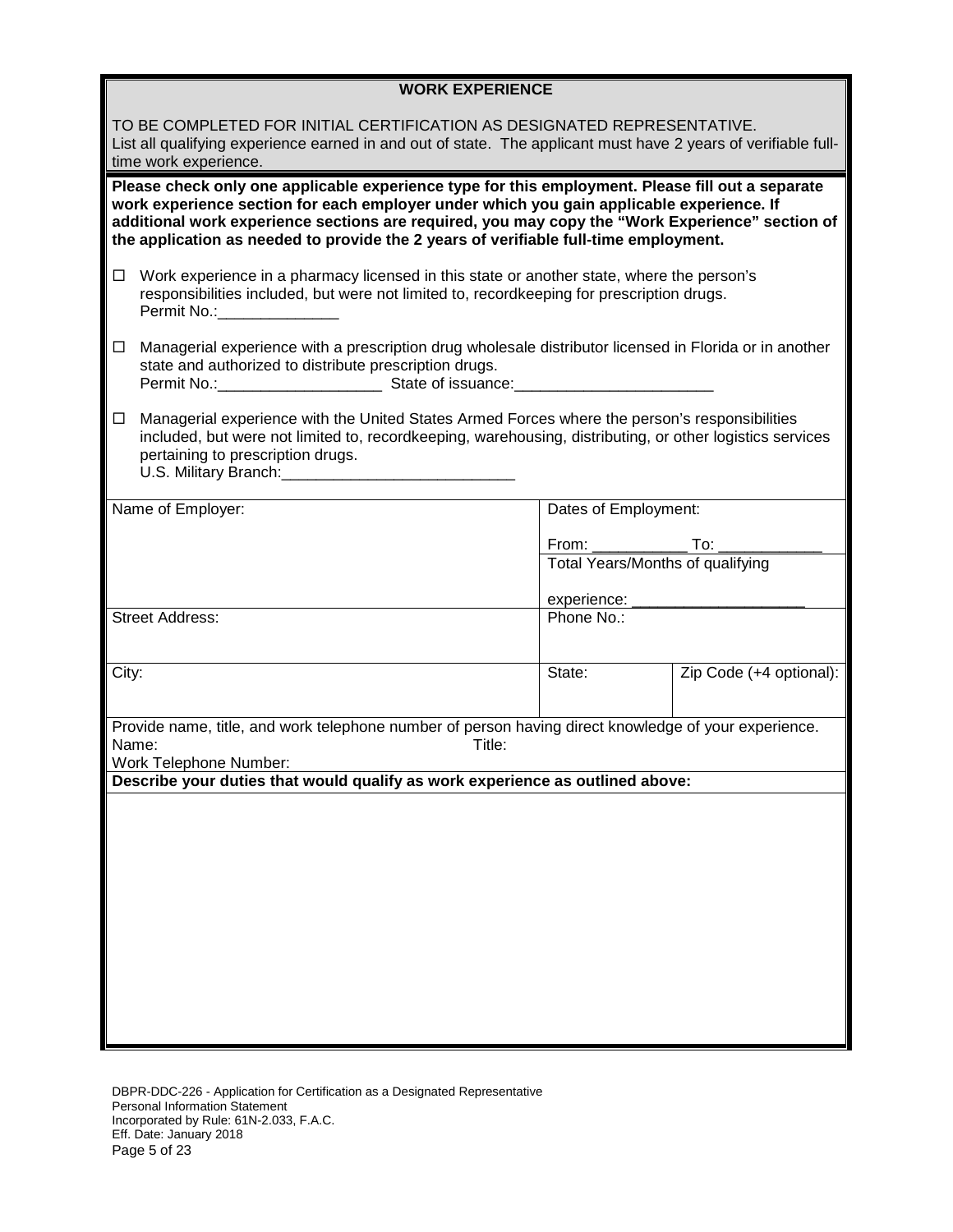# **WORK EXPERIENCE**

| TO BE COMPLETED FOR INITIAL CERTIFICATION AS DESIGNATED REPRESENTATIVE.<br>List all qualifying experience earned in and out of state. The applicant must have 2 years of verifiable full-<br>time work experience. |                                                                                                                                                                                                                                                                                                                                                                                         |                                  |                         |  |
|--------------------------------------------------------------------------------------------------------------------------------------------------------------------------------------------------------------------|-----------------------------------------------------------------------------------------------------------------------------------------------------------------------------------------------------------------------------------------------------------------------------------------------------------------------------------------------------------------------------------------|----------------------------------|-------------------------|--|
|                                                                                                                                                                                                                    | Please check only one applicable experience type for this employment. Please fill out a separate<br>work experience section for each employer under which you gain applicable experience. If<br>additional work experience sections are required, you may copy the "Work Experience" section of<br>the application as needed to provide the 2 years of verifiable full-time employment. |                                  |                         |  |
| □                                                                                                                                                                                                                  | Work experience in a pharmacy licensed in this state or another state, where the person's<br>responsibilities included, but were not limited to, recordkeeping for prescription drugs.<br>Permit No.: 1999                                                                                                                                                                              |                                  |                         |  |
| $\Box$                                                                                                                                                                                                             | Managerial experience with a prescription drug wholesale distributor licensed in Florida or in another<br>state and authorized to distribute prescription drugs.                                                                                                                                                                                                                        |                                  |                         |  |
| Ц                                                                                                                                                                                                                  | Managerial experience with the United States Armed Forces where the person's responsibilities<br>included, but were not limited to, recordkeeping, warehousing, distributing, or other logistics services<br>pertaining to prescription drugs.<br>U.S. Military Branch: U.S. Military Branch:                                                                                           |                                  |                         |  |
|                                                                                                                                                                                                                    | Name of Employer:                                                                                                                                                                                                                                                                                                                                                                       | Dates of Employment:             |                         |  |
|                                                                                                                                                                                                                    |                                                                                                                                                                                                                                                                                                                                                                                         | From: _________________ To: _    |                         |  |
|                                                                                                                                                                                                                    |                                                                                                                                                                                                                                                                                                                                                                                         | Total Years/Months of qualifying |                         |  |
|                                                                                                                                                                                                                    |                                                                                                                                                                                                                                                                                                                                                                                         | experience:                      |                         |  |
|                                                                                                                                                                                                                    | <b>Street Address:</b>                                                                                                                                                                                                                                                                                                                                                                  | Phone No.:                       |                         |  |
| City:                                                                                                                                                                                                              |                                                                                                                                                                                                                                                                                                                                                                                         | State:                           | Zip Code (+4 optional): |  |
|                                                                                                                                                                                                                    | Provide name, title, and work telephone number of person having direct knowledge of your experience.                                                                                                                                                                                                                                                                                    |                                  |                         |  |
|                                                                                                                                                                                                                    | Title:<br>Name:<br>Work Telephone Number:                                                                                                                                                                                                                                                                                                                                               |                                  |                         |  |
|                                                                                                                                                                                                                    | Describe your duties that would qualify as work experience as outlined above:                                                                                                                                                                                                                                                                                                           |                                  |                         |  |
|                                                                                                                                                                                                                    |                                                                                                                                                                                                                                                                                                                                                                                         |                                  |                         |  |
|                                                                                                                                                                                                                    |                                                                                                                                                                                                                                                                                                                                                                                         |                                  |                         |  |
|                                                                                                                                                                                                                    |                                                                                                                                                                                                                                                                                                                                                                                         |                                  |                         |  |
|                                                                                                                                                                                                                    |                                                                                                                                                                                                                                                                                                                                                                                         |                                  |                         |  |
|                                                                                                                                                                                                                    |                                                                                                                                                                                                                                                                                                                                                                                         |                                  |                         |  |
|                                                                                                                                                                                                                    |                                                                                                                                                                                                                                                                                                                                                                                         |                                  |                         |  |
|                                                                                                                                                                                                                    |                                                                                                                                                                                                                                                                                                                                                                                         |                                  |                         |  |
|                                                                                                                                                                                                                    |                                                                                                                                                                                                                                                                                                                                                                                         |                                  |                         |  |
|                                                                                                                                                                                                                    |                                                                                                                                                                                                                                                                                                                                                                                         |                                  |                         |  |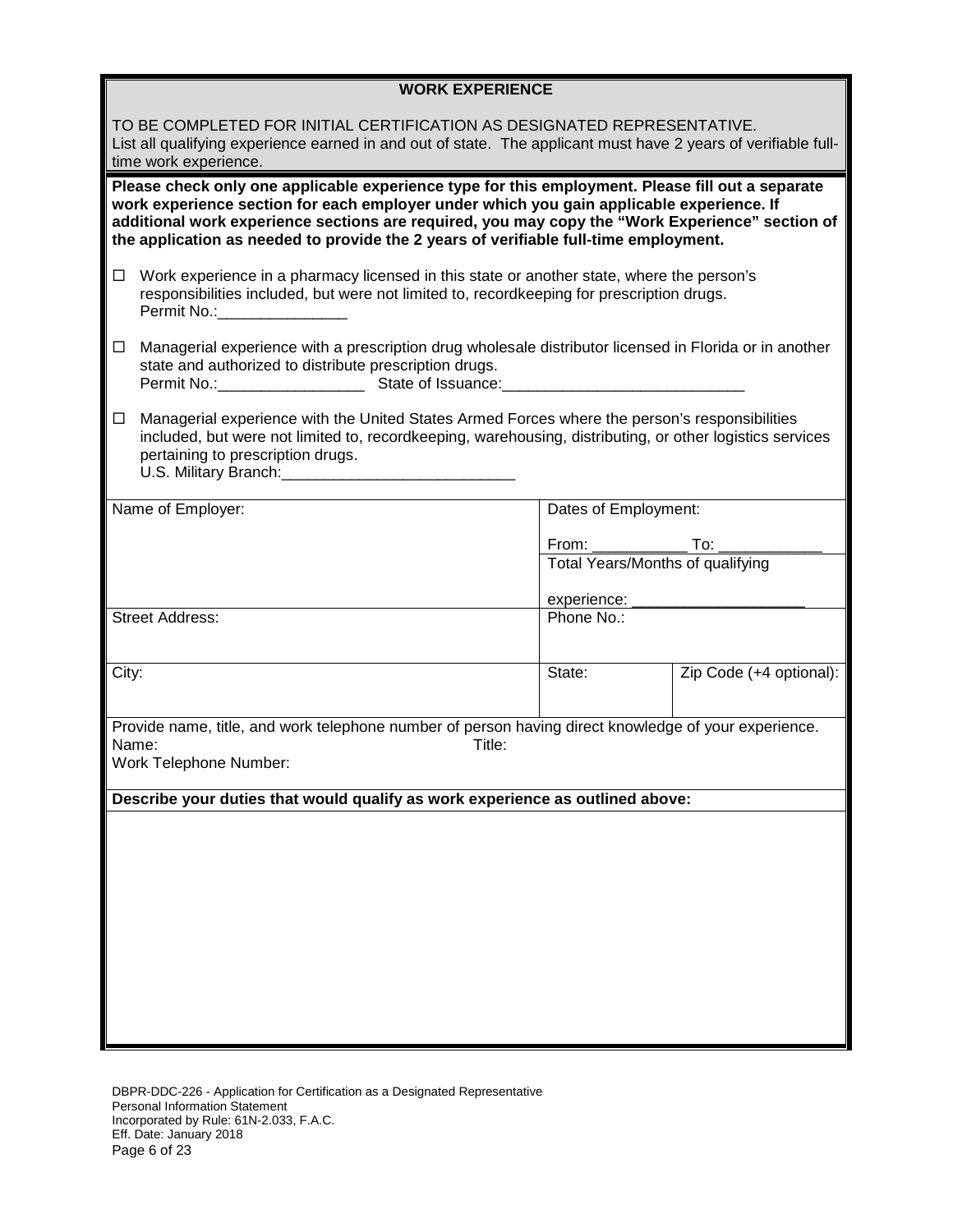## **Section IV**– **Affidavit**

## **AFFIDAVIT**

Pursuant to s. 559.79, F.S., each application for a license or renewal of a license issued by the Department of Business and Professional Regulation shall be signed under oath or affirmation by the applicant, or owner or chief executive of the applicant without the need for witnesses unless otherwise required by law.

Pursuant to s. 559.791, F.S., any license issued by the Department of Business and Professional Regulation which is issued or renewed in response to an application upon which the person signing under oath or affirmation has falsely sworn to a material statement, including, but not limited to, the names and addresses of the owners or managers of the licensee or applicant, shall be subject to denial of the application or suspension or revocation of the license, and the person falsely swearing shall be subject to any other penalties provided by law.

I understand that the issuance of a permit by the department only authorizes the applicant to conduct regulated activities in the state of Florida under the name in which the permit is issued. If the permit is issued in the name of a dba the applicant may only conduct business in Florida in the name of the dba.

I further understand that providing additional dba names to the department as part of the application process is not, upon licensure, an authorization to conduct business in Florida under the name of those additional dba's.

I certify that I am empowered to execute this application as required by s. 559.79, F.S. I understand that my signature on this application has the same legal effect as if made under oath. To the best of my knowledge, all information contained on this application is true and correct. I understand the falsification of any information on this application may result in administrative action, including a fine, suspension, or revocation of the license.

| Signature of Applicant: | Date:  |
|-------------------------|--------|
| Print Name:             | Title: |

Mail completed application to:

Department of Business and Professional Regulation 2601 Blair Stone Road Tallahassee, FL 32399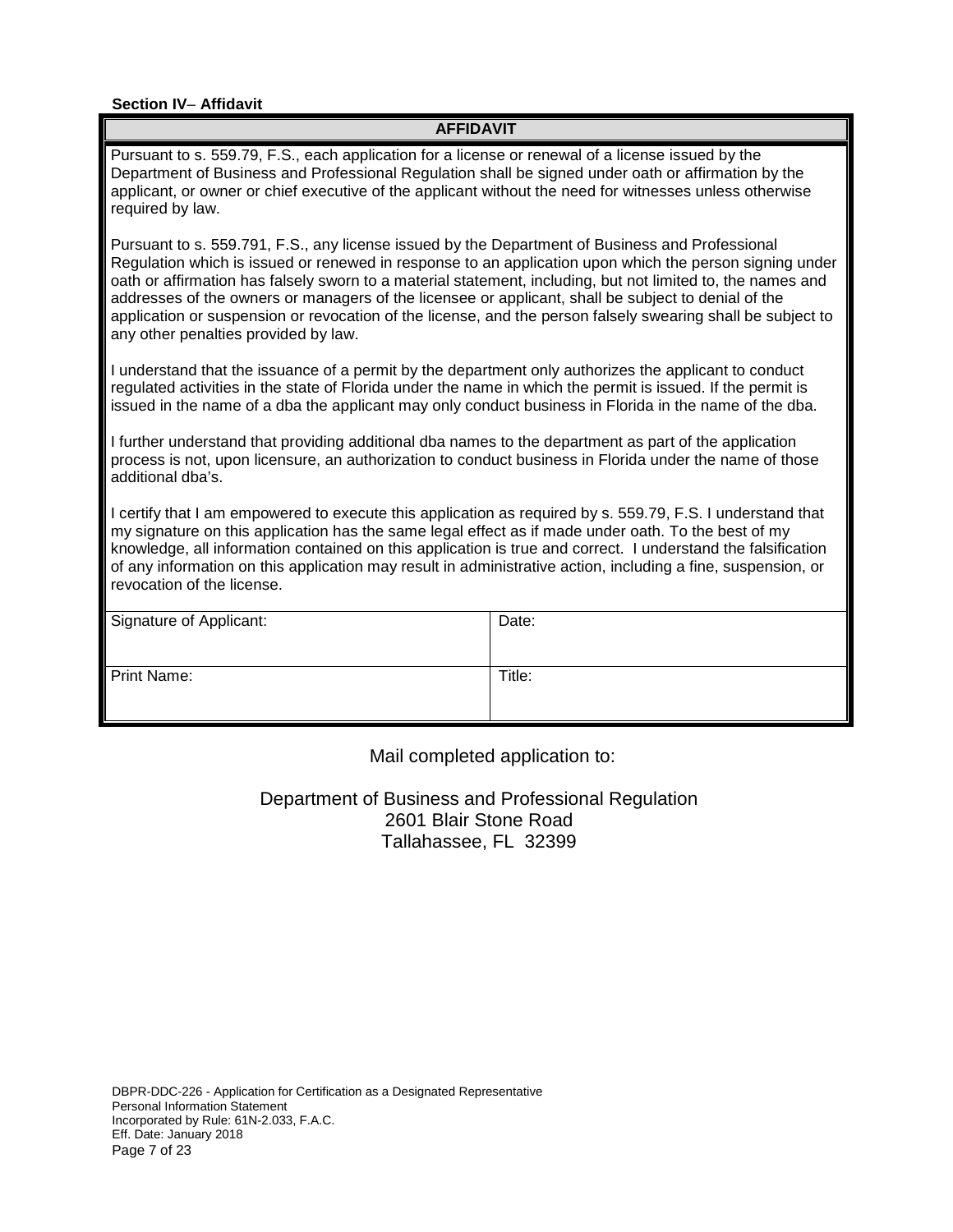| ADDITIONAL INFORMATION (IF NEEDED) |
|------------------------------------|
|                                    |
|                                    |
|                                    |
|                                    |
|                                    |
|                                    |
|                                    |
|                                    |
|                                    |
|                                    |
|                                    |
|                                    |
|                                    |
|                                    |
|                                    |
|                                    |
|                                    |
|                                    |
|                                    |
|                                    |
|                                    |
|                                    |

DBPR-DDC-226 - Application for Certification as a Designated Representative Personal Information Statement Incorporated by Rule: 61N-2.033, F.A.C. Eff. Date: January 2018 Page 8 of 23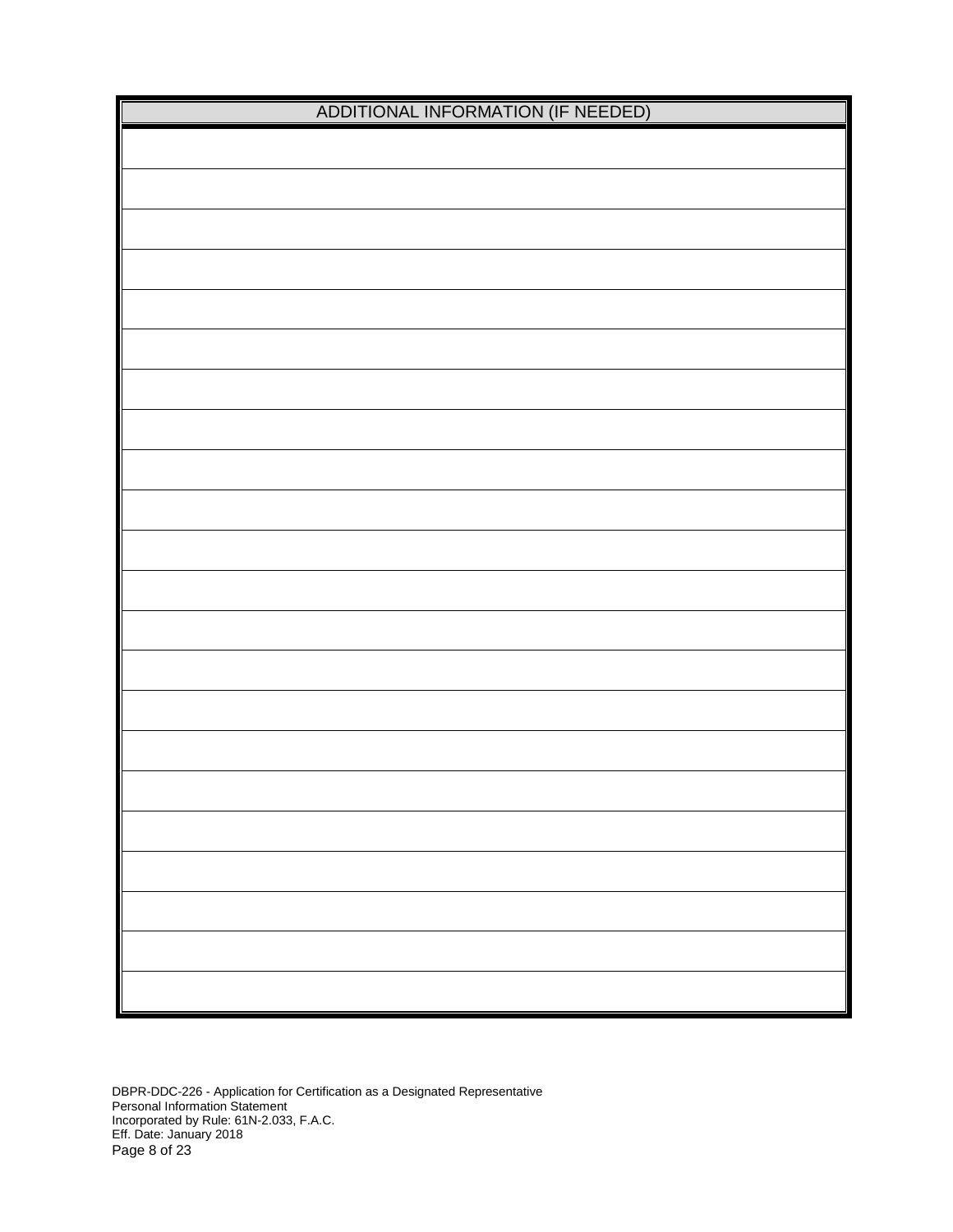## **CHECKLIST – IMPORTANT – Submit all items on the checklist below to ensure faster processing.**

| <b>FORM</b>                                               | <b>REQUIREMENTS</b>                                                                                                                                                                                     |
|-----------------------------------------------------------|---------------------------------------------------------------------------------------------------------------------------------------------------------------------------------------------------------|
| <b>Personal</b><br><b>Information</b><br><b>Statement</b> | Make any cashier's checks, corporate checks, or money orders payable to the<br>Florida Department of Business and Professional Regulation, or DBPR.<br>Sign and date the Affidavit section of the form. |
|                                                           | Submit the completed form with enclosures to:<br>Department of Business and Professional Regulation<br>2601 Blair Stone Road<br>Tallahassee, FL 32399-1047                                              |

|    | <b>GENERAL INSTRUCTIONS</b>                                                                                                                                                                                                                                                                                                                                                                |
|----|--------------------------------------------------------------------------------------------------------------------------------------------------------------------------------------------------------------------------------------------------------------------------------------------------------------------------------------------------------------------------------------------|
| 1. | TYPE OR PRINT LEGIBLY an answer to every question. Use the last page of the form to<br>provide additional explanations to questions where the form does not have sufficient room for<br>your response.                                                                                                                                                                                     |
| 2. | If you previously submitted a Personal Information Statement with your company's last<br>wholesale distributor renewal, you must complete Sections I & II, IX, X, and XI of the Personal<br>Information Statement AND provide updates to the information requested in Sections III<br>through VIII. If there are no updates check the box designated "no updates" in each section<br>head. |
| 3. | Each page of the form must be initialed and dated in the lower right corner by the person to<br>whom this personal information statement applies.                                                                                                                                                                                                                                          |
| 4. | If any information provided is exempt from Florida's Public Records Law (Chapter 119, F.S.)<br>please note this beside the response and provide the specific exemption in the statutes that is<br>being claimed.                                                                                                                                                                           |
| 5. | Immediate Family Information - If a family member is deceased, provide the person's name<br>and indicate deceased. You may then omit the rest of the information requested                                                                                                                                                                                                                 |
| 6. | Fingerprints. You may submit fingerprints electronically to the Department. Information on the<br>submission of electronic submission of fingerprinting is attached to this form. If you choose to<br>submit your fingerprints by using a fingerprint hard card, you may obtain a card from the<br>Division.                                                                               |
|    | Note: If you have undergone a criminal record check as a condition of the issuance of an<br>initial permit or the initial renewal of a permit after January 1, 2004, then you do not need to<br>submit a new fingerprint card or electronic fingerprints.                                                                                                                                  |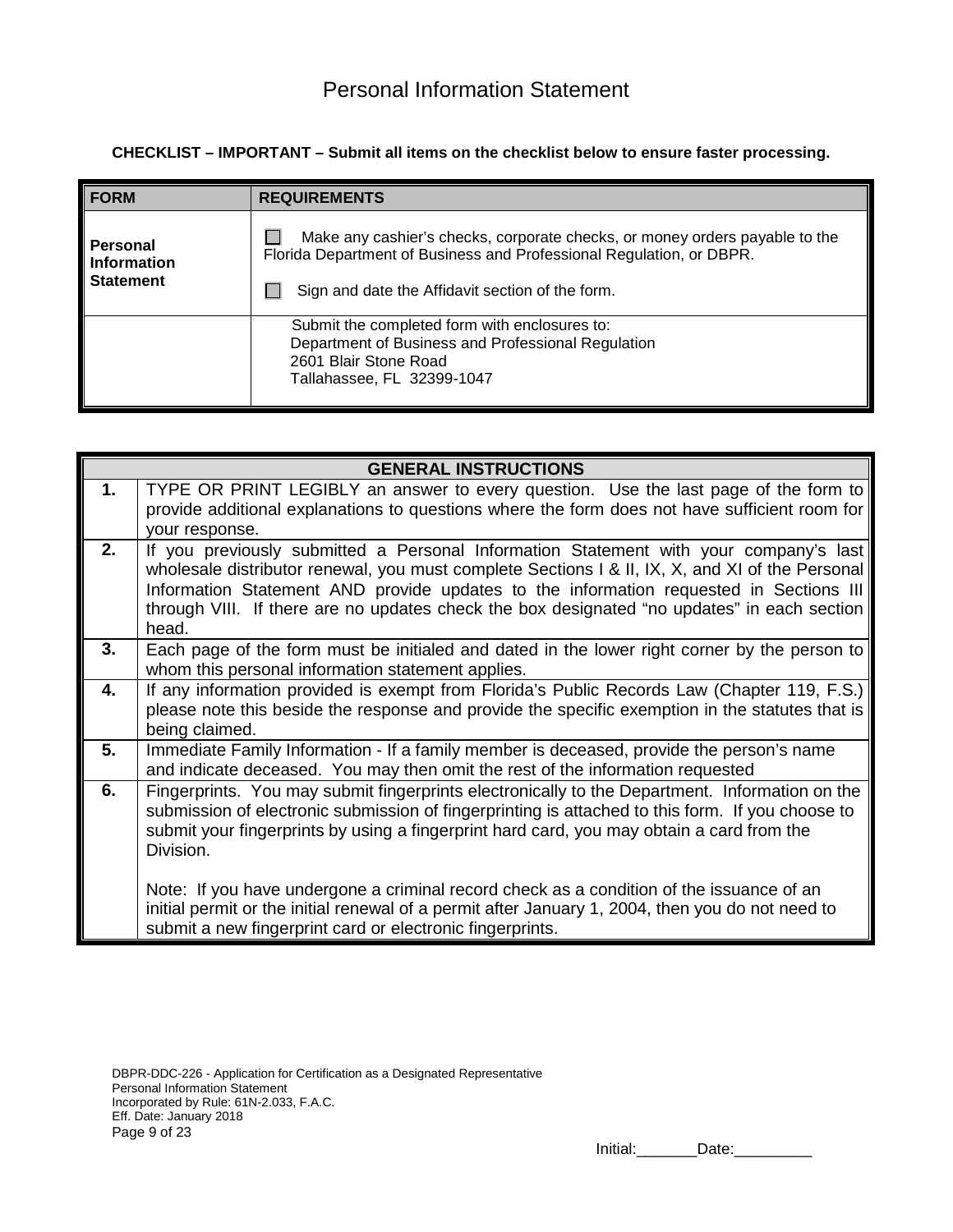# **Personal Information Statement**

If you have any questions or need assistance in completing this form, please contact the Department of Business and Professional Regulation, Division of Drugs, Devices and Cosmetics, at **850.717.1800.**

 $\overline{a}$ 

### **Section I.**

| <b>ESTABLISHMENT INFORMATION</b> |                                                                |  |  |
|----------------------------------|----------------------------------------------------------------|--|--|
| I Name:                          | <b>Current Florida Permit</b><br>N/A<br>No:                    |  |  |
| Street Address:                  | <b>Previous Statement Submitted?</b><br><sup>I</sup> No<br>Yes |  |  |
| City:                            | Zip Code:<br>State:                                            |  |  |

## **Section II.**

| <b>PERSONAL INFORMATION</b> |                                                |         |                                      |         |           |
|-----------------------------|------------------------------------------------|---------|--------------------------------------|---------|-----------|
| Last/Surname:               | First:                                         | Middle: |                                      | Suffix: |           |
| Date of Birth:              | Place of Birth (City, County, State, Country): |         | <b>United States</b><br>Citizenship? |         |           |
|                             |                                                |         |                                      | l Yes   | No        |
| Address:                    |                                                | City:   |                                      | State:  | Zip Code: |

### **Section III.**

|                                          | <b>MARITAL INFORMATION</b>                                                         |       |         |                              |           |
|------------------------------------------|------------------------------------------------------------------------------------|-------|---------|------------------------------|-----------|
|                                          | No updates; skip to the next section.                                              |       |         |                              |           |
| am currently:                            |                                                                                    |       |         |                              |           |
|                                          | Married (includes separated)                                                       |       |         |                              |           |
|                                          | Not married (includes single, divorced and widowed); If you are not married, leave |       |         |                              |           |
|                                          | the Spouse's information section below blank.                                      |       |         |                              |           |
|                                          | <b>SPOUSE'S INFORMATION</b>                                                        |       |         |                              |           |
| Last/surname:                            | First:<br>Middle:                                                                  |       | Suffix: |                              |           |
| Date of Birth:                           | Place of Birth (City, County, State, Country):                                     |       |         | <b>United States</b>         |           |
|                                          |                                                                                    |       |         | Citizenship?                 |           |
|                                          |                                                                                    |       |         | YES I I<br>NO I              |           |
| <b>Current Address:</b>                  |                                                                                    | City: |         | State:                       | Zip Code: |
| Spouse's Occupation:<br>Employer's Name: |                                                                                    |       |         |                              |           |
| Employer's Address:                      |                                                                                    |       |         |                              |           |
| Employer's City:                         | Employer's State:                                                                  |       |         | Employer's Telephone Number: |           |

DBPR-DDC-226 - Application for Certification as a Designated Representative Personal Information Statement Incorporated by Rule: 61N-2.033, F.A.C. Eff. Date: January 2018 Page 10 of 23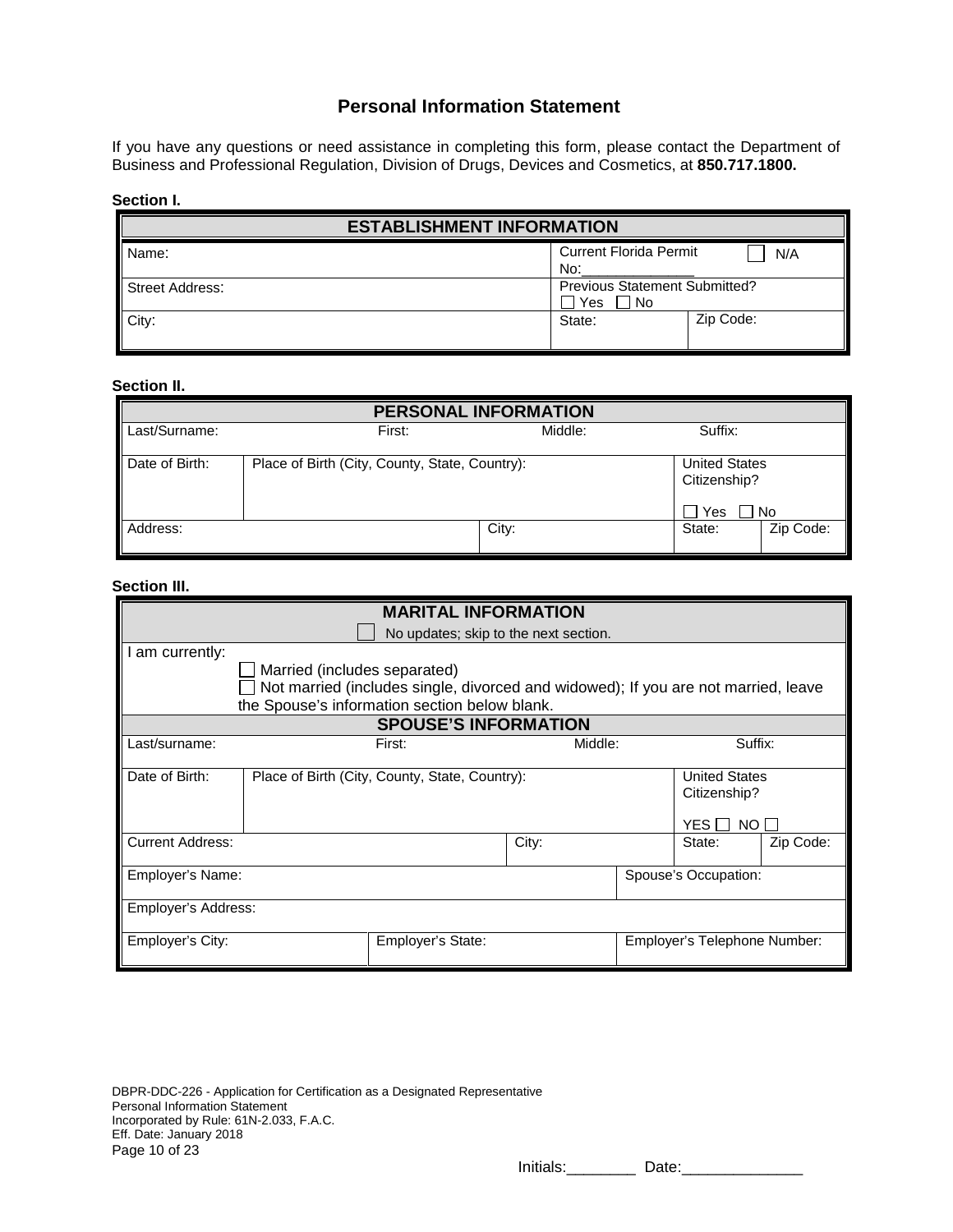| <b>Section IV</b>               |                                                                                                                                                                                    |         |             |           |  |
|---------------------------------|------------------------------------------------------------------------------------------------------------------------------------------------------------------------------------|---------|-------------|-----------|--|
|                                 | <b>IMMEDIATE FAMILY INFORMATION</b><br>If a family member is deceased, provide the person's name and indicate deceased. You may then omit<br>the rest of the information requested |         |             |           |  |
|                                 | <b>CHILDREN INFORMATION</b>                                                                                                                                                        |         |             |           |  |
|                                 | No updates; skip to the next section.                                                                                                                                              |         |             |           |  |
|                                 | Please provide the information requested for your adult children (age 18 or older) and their spouses, if                                                                           |         |             |           |  |
|                                 | they are married. If you have no adult children check this box $\Box$ - N/A – and leave the section below                                                                          |         |             |           |  |
| blank.                          |                                                                                                                                                                                    |         |             |           |  |
| Child #1                        |                                                                                                                                                                                    |         |             |           |  |
| Child's Last/surname:           | First:                                                                                                                                                                             | Middle: |             | Suffix:   |  |
| Date of Birth:                  | Place of Birth (City, County, State, Country):                                                                                                                                     |         | Occupation: |           |  |
| <b>Current Address:</b>         |                                                                                                                                                                                    | City:   | State:      | Zip Code: |  |
| Spouse's Last/surname:          | First:                                                                                                                                                                             | Middle: |             | Suffix:   |  |
| Date of Birth:                  | Place of Birth (City, County, State, Country):                                                                                                                                     |         | Occupation: |           |  |
| Current Address (if different): |                                                                                                                                                                                    | City:   | State:      | Zip Code: |  |
| Child #2                        |                                                                                                                                                                                    |         |             |           |  |
| Child's Last/surname:           | First:                                                                                                                                                                             | Middle: |             | Suffix:   |  |
| Date of Birth:                  | Place of Birth (City, County, State, Country):                                                                                                                                     |         | Occupation: |           |  |
| <b>Current Address:</b>         |                                                                                                                                                                                    | City:   | State:      | Zip Code: |  |
| Spouse's Last/surname:          | First:                                                                                                                                                                             | Middle: |             | Suffix:   |  |
| Date of Birth:                  | Place of Birth (City, County, State, Country):                                                                                                                                     |         | Occupation: |           |  |
| Current Address (if different): |                                                                                                                                                                                    | City:   | State:      | Zip Code: |  |
| Child #3                        |                                                                                                                                                                                    |         |             |           |  |
| Child's Last/surname:           | First:                                                                                                                                                                             | Middle: |             | Suffix:   |  |
| Date of Birth:                  | Place of Birth (City, County, State, Country):                                                                                                                                     |         | Occupation: |           |  |
| <b>Current Address:</b>         |                                                                                                                                                                                    | City:   | State:      | Zip Code: |  |
| Spouse's Last/surname:          | First:                                                                                                                                                                             | Middle: |             | Suffix:   |  |
| Date of Birth:                  | Place of Birth (City, County, State, Country):                                                                                                                                     |         | Occupation: |           |  |
| Current Address (if different): |                                                                                                                                                                                    | City:   | State:      | Zip Code: |  |

DBPR-DDC-226 - Application for Certification as a Designated Representative Personal Information Statement Incorporated by Rule: 61N-2.033, F.A.C. Eff. Date: January 2018 Page 11 of 23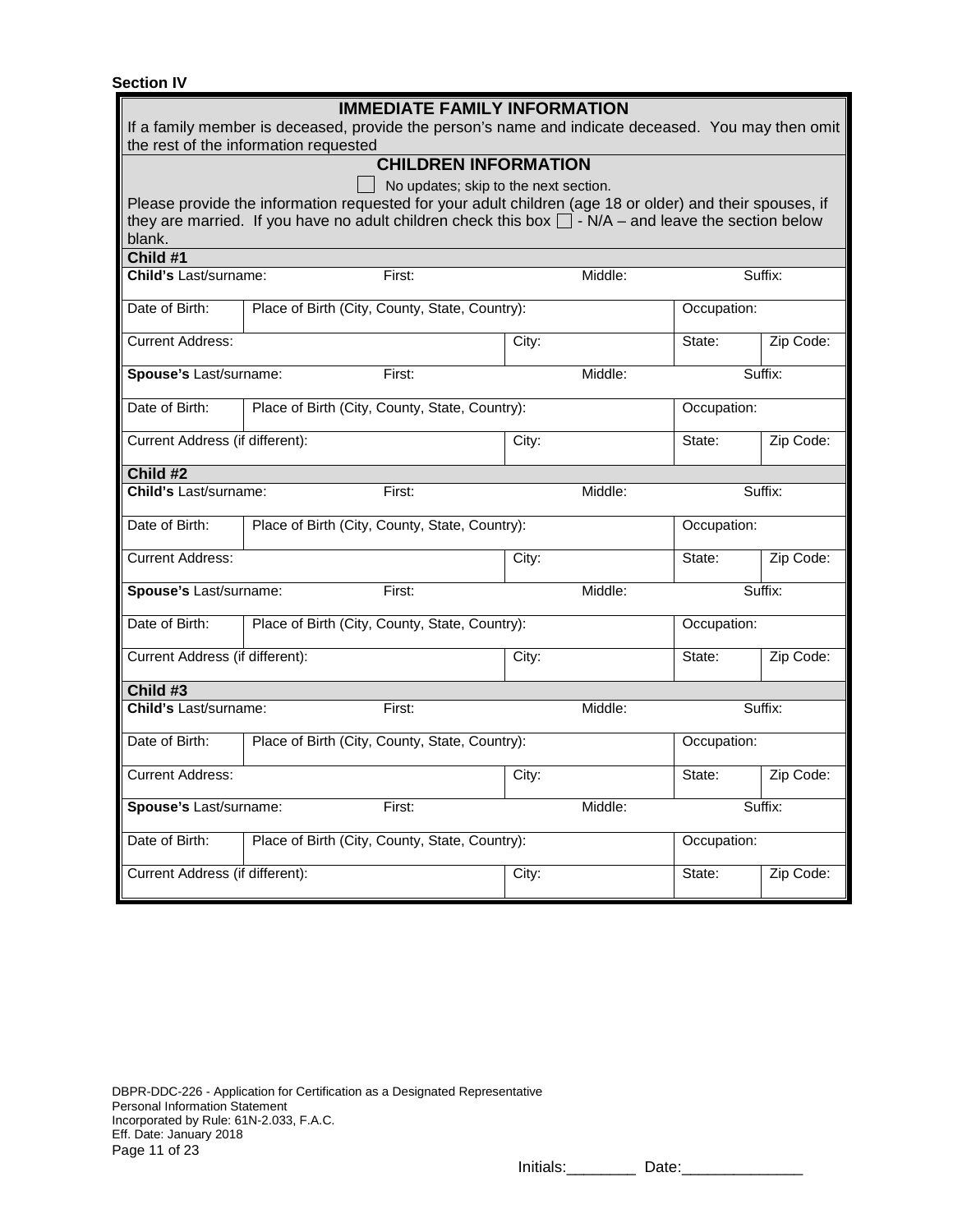## **Section V**

| <b>PARENT INFORMATION</b>                                       |                                                                                                      |         |             |           |
|-----------------------------------------------------------------|------------------------------------------------------------------------------------------------------|---------|-------------|-----------|
| No updates; skip to the next section.                           |                                                                                                      |         |             |           |
|                                                                 | Please provide the information requested for your parents and their spouses, if they are married. If |         |             |           |
|                                                                 | your parents are deceased check this box $\Box$ - N/A – and leave the section below blank.           |         |             |           |
| <b>Father</b>                                                   |                                                                                                      |         |             |           |
| Father's Last/surname:                                          | First:                                                                                               | Middle: |             | Suffix:   |
| Date of Birth:                                                  | Place of Birth (City, County, State, Country):                                                       |         | Occupation: |           |
| <b>Current Address:</b>                                         |                                                                                                      | City:   | State:      | Zip Code: |
| Father's Spouse's Last/surname:<br>Suffix:                      | First:                                                                                               | Middle: |             |           |
| Date of Birth:                                                  | Place of Birth (City, County, State, Country):                                                       |         | Occupation: |           |
| Current Address (if different):                                 |                                                                                                      | City:   | State:      | Zip Code: |
| <b>Mother</b>                                                   |                                                                                                      |         |             |           |
| Mother's Last/surname:                                          | First:                                                                                               | Middle: |             | Suffix:   |
| Date of Birth:                                                  | Place of Birth (City, County, State, Country):                                                       |         | Occupation: |           |
| <b>Current Address:</b>                                         |                                                                                                      | City:   | State:      | Zip Code: |
| Mother's Spouse's Last/surname:<br>First:<br>Middle:<br>Suffix: |                                                                                                      |         |             |           |
| Date of Birth:                                                  | Place of Birth (City, County, State, Country):                                                       |         | Occupation: |           |
| Current Address (if different):                                 |                                                                                                      | City:   | State:      | Zip Code: |

## **Section VI**

# **SIBLING INFORMATION**

No updates; skip to the next section.

Please provide the information requested for your adult siblings (age 18 or older) and their spouses, if they are married. If you have no adult siblings check this box  $\bigsqcup$  - N/A – and leave the section below blank.

| Sibling #1                                                       |                                                |         |             |           |
|------------------------------------------------------------------|------------------------------------------------|---------|-------------|-----------|
| <b>Sibling's Last/surname:</b><br>First:<br>Middle:              |                                                | Suffix: |             |           |
| Date of Birth:                                                   | Place of Birth (City, County, State, Country): |         | Occupation: |           |
| <b>Current Address:</b>                                          |                                                | City:   | State:      | Zip Code: |
| First:<br>Sibling's Spouse's Last/surname:<br>Middle:<br>Suffix: |                                                |         |             |           |
| Date of Birth:                                                   | Place of Birth (City, County, State, Country): |         | Occupation: |           |
| Current Address (if different):                                  |                                                | City:   | State:      | Zip Code: |

DBPR-DDC-226 - Application for Certification as a Designated Representative Personal Information Statement Incorporated by Rule: 61N-2.033, F.A.C. Eff. Date: January 2018 Page 12 of 23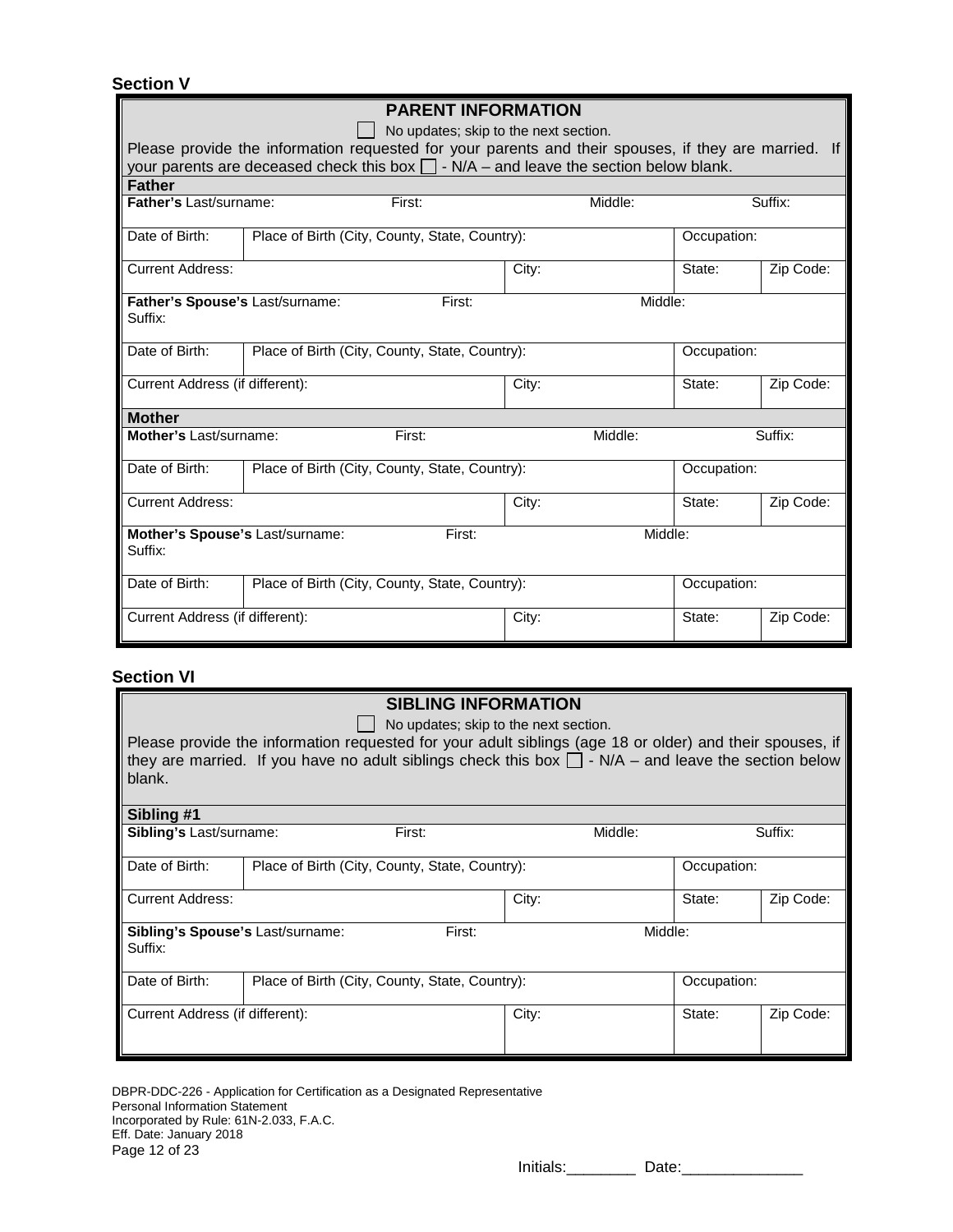| Sibling #2                                                       |                                                |         |             |           |
|------------------------------------------------------------------|------------------------------------------------|---------|-------------|-----------|
| Sibling's Last/surname:                                          | First:                                         | Middle: |             | Suffix:   |
| Date of Birth:                                                   | Place of Birth (City, County, State, Country): |         | Occupation: |           |
| <b>Current Address:</b>                                          |                                                | City:   | State:      | Zip Code: |
| Middle:<br>Sibling's Spouse's Last/surname:<br>First:<br>Suffix: |                                                |         |             |           |
| Date of Birth:                                                   | Place of Birth (City, County, State, Country): |         | Occupation: |           |
| Current Address (if different):                                  |                                                | City:   | State:      | Zip Code: |
| Sibling #3                                                       |                                                |         |             |           |
| Sibling's Last/surname:                                          | First:                                         | Middle: |             | Suffix:   |
| Date of Birth:                                                   | Place of Birth (City, County, State, Country): |         | Occupation: |           |
| <b>Current Address:</b>                                          |                                                | City:   | State:      | Zip Code: |
| Sibling's Spouse's Last/surname:<br>Suffix:                      | First:                                         | Middle: |             |           |
| Date of Birth:                                                   | Place of Birth (City, County, State, Country): |         | Occupation: |           |
| Current Address (if different):                                  |                                                | City:   | State:      | Zip Code: |

# **Section VII**

|                                        | <b>RESIDENCES</b>                                                                           |      |              |
|----------------------------------------|---------------------------------------------------------------------------------------------|------|--------------|
|                                        | No updates; skip to the next section.                                                       |      |              |
|                                        | List all residence you have had for the last 7 years, beginning with your current residence |      |              |
| $Mo.Yr. - Mo.Yr.$<br>$\frac{mm}{yy}$ – | Street Address (including Apt. Number)                                                      | City | <b>State</b> |
| mm/yy)                                 |                                                                                             |      |              |
|                                        |                                                                                             |      |              |
|                                        |                                                                                             |      |              |
|                                        |                                                                                             |      |              |
|                                        |                                                                                             |      |              |
|                                        |                                                                                             |      |              |
|                                        |                                                                                             |      |              |
|                                        |                                                                                             |      |              |

DBPR-DDC-226 - Application for Certification as a Designated Representative Personal Information Statement Incorporated by Rule: 61N-2.033, F.A.C. Eff. Date: January 2018 Page 13 of 23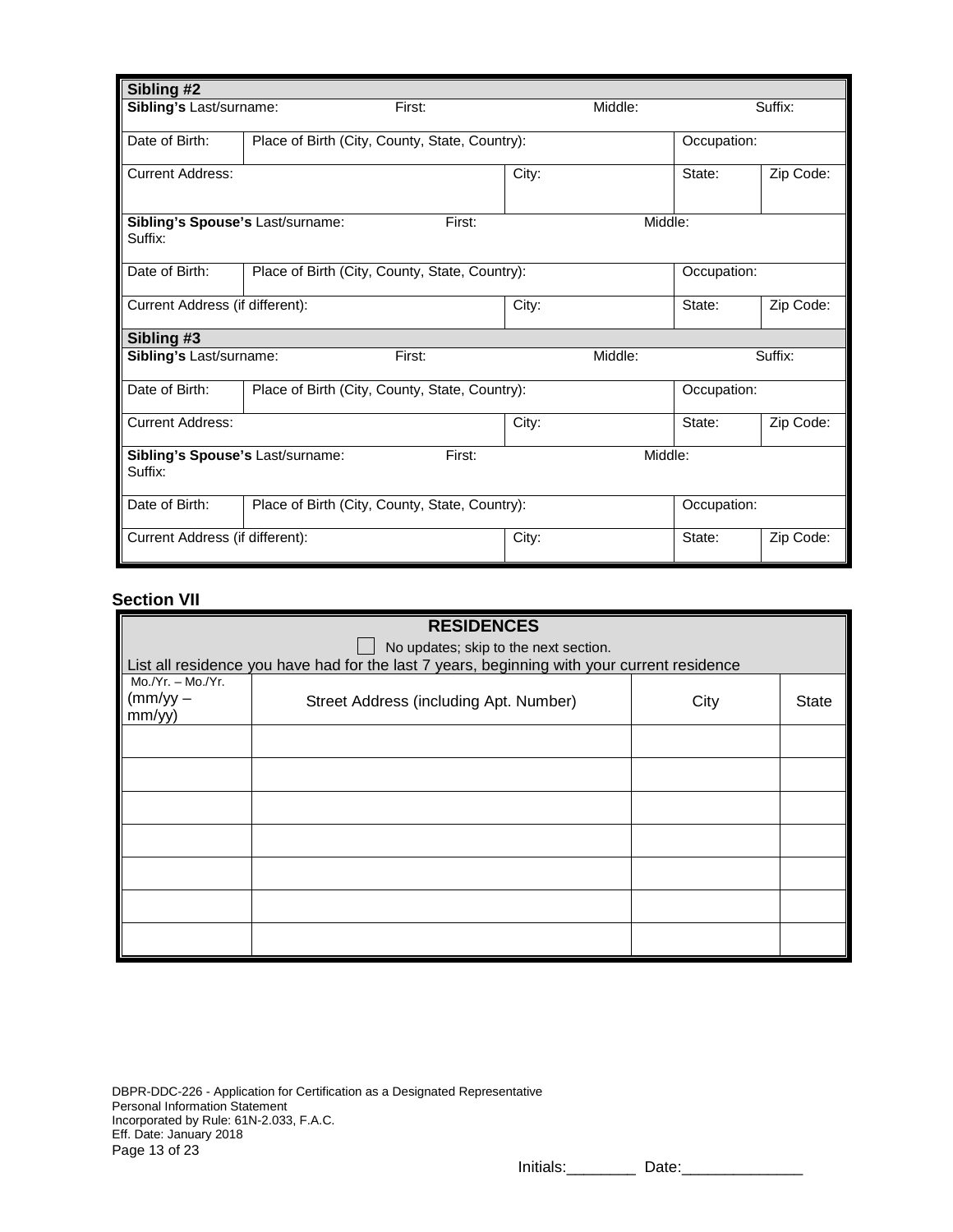# **Section VIII**

|                             | <b>EMPLOYMENT HISTORY AND OFFICES HELD</b>                                                |                                       |                    |                         |
|-----------------------------|-------------------------------------------------------------------------------------------|---------------------------------------|--------------------|-------------------------|
|                             | List all places of employment for the last 7 years and any office held in a business,     | No updates; skip to the next section. |                    |                         |
|                             | corporation or other organization for the last 7 years, beginning with current positions. |                                       |                    |                         |
| $Mo./Yr. - Mo./Yr.$         | <b>Business Name</b><br><b>Position Title</b>                                             |                                       | <b>Office Held</b> |                         |
| $\frac{mm}{yy}$ –<br>mm/yy) | <b>Street Address</b>                                                                     | City                                  | <b>State</b>       | <b>Telephone Number</b> |
|                             | <b>Business Name:</b>                                                                     | Position Title:                       |                    | Office Held:            |
|                             | <b>Street Address:</b>                                                                    | City:                                 | State:             | Telephone<br>Number:    |
| $\overline{2}$              | <b>Business Name</b>                                                                      | <b>Position Title</b>                 |                    | <b>Office Held</b>      |
|                             | <b>Street Address:</b>                                                                    | City:                                 | State:             | Telephone<br>Number:    |
| $\overline{3}$ .            | <b>Business Name:</b>                                                                     | Position Title:                       |                    | Office Held:            |
|                             | <b>Street Address:</b>                                                                    | City:                                 | State:             | Telephone<br>Number:    |
| 4.                          | <b>Business Name:</b>                                                                     | Position Title:                       |                    | Office Held:            |
|                             | <b>Street Address:</b>                                                                    | City:                                 | State:             | Telephone<br>Number:    |
| 5.                          | <b>Business Name:</b>                                                                     | Position Title:                       |                    | Office Held:            |
|                             | <b>Street Address:</b>                                                                    | City:                                 | State:             | Telephone<br>Number:    |
| 6.                          | <b>Business Name:</b>                                                                     | Position Title:                       |                    | Office Held:            |
|                             | <b>Street Address:</b>                                                                    | City:                                 | State:             | Telephone<br>Number:    |
| $\overline{7}$ .            | <b>Business Name:</b>                                                                     | Position Title:                       |                    | Office Held:            |
|                             | <b>Street Address:</b>                                                                    | City:                                 | State:             | Telephone<br>Number:    |

DBPR-DDC-226 - Application for Certification as a Designated Representative Personal Information Statement Incorporated by Rule: 61N-2.033, F.A.C. Eff. Date: January 2018 Page 14 of 23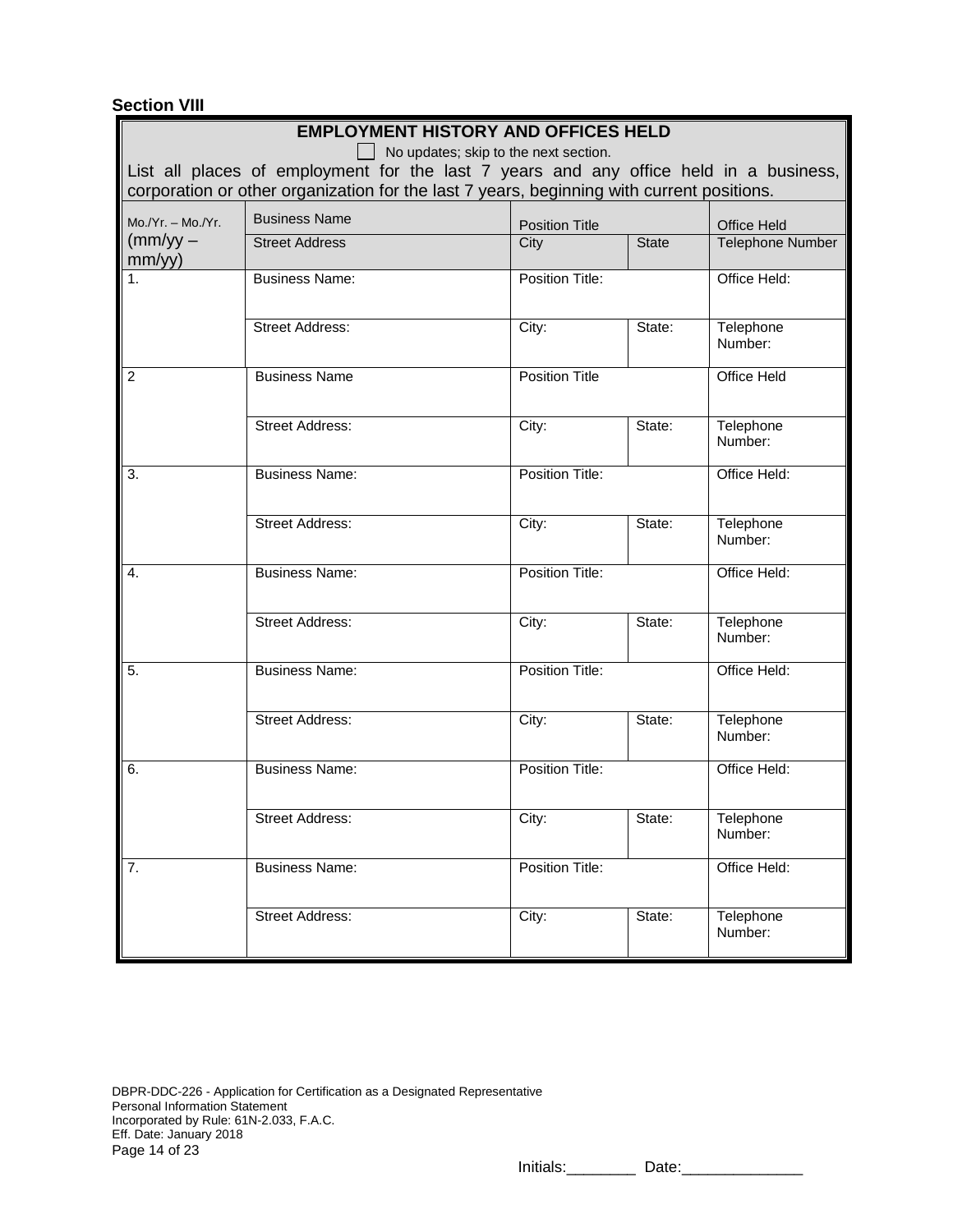**Section IX**

# **BACKGROUND INFORMATION** If you have previously disclosed information on your Personal Information Statement for this establishment, you may make reference to the previous submission and update as appropriate. 1. Are you or have you in the last 7 years been involved with any business, including any investments, other than the ownership of stock in a publicly traded company or mutual fund, which manufactured, administered, prescribed, distributed, or stored pharmaceutical products (prescription or over-the counter)? If yes, describe in detail the nature of the involvement. This should include, but not be limited to, the name and address of the business; a detailed description of what the business did; and a detailed description of your involvement, including any positions or offices held with the business, and the length of your involvement with the business. Also discuss any lawsuits in which the business was named as a party where manufacturing, administering, prescribing, distributing, or storing pharmaceutical products was at issue if you were an officer, director, owner, in management, or you were deposed or testified in any lawsuit. This should include, but not be limited to, the style (name) of the case, the jurisdiction in which the action was brought, the date the action was brought (complaint signed), a detailed summary of the allegations proven, the final judgment or order, the date in which the final judgment or order was rendered, and the current status of any disposition of the proceeding.  $\Box$  Yes  $\Box$  No 2. During the past 7 years, have you been the subject of any proceeding for the revocation of any license or permit in Florida or any other state? If yes, describe in detail the nature of the proceeding and the disposition of the proceeding. This should include, but not be limited to, the name and full address on the license or permit, the type of license or permit, the license or permit number, the agency responsible for issuing the license or permit, the style (name) of the action, the jurisdiction in which the action was brought, the date the action was brought (complaint signed), a detailed summary of the allegations proven, the final judgment or order, the date in which the final judgment or order was rendered, and the current status of any disposition of the proceeding.  $\Box$  Yes  $\Box$  No 3. During the past 7 years, have you been enjoined, either temporarily or permanently, by a court from violating any federal or state law regulating the possession, control or distribution of prescription drugs? If yes, describe in detail the nature of the proceeding and the disposition of the proceeding. This should include, but not be limited to, the style (name) of the case, the jurisdiction in which the action was brought, the date the action was brought (complaint signed), a detailed summary of the allegations proven, the final judgment or order, the date in which the final judgment or order was rendered, and the current status of any disposition of the proceeding.  $\Box$  Yes  $\Box$  No

DBPR-DDC-226 - Application for Certification as a Designated Representative Personal Information Statement Incorporated by Rule: 61N-2.033, F.A.C. Eff. Date: January 2018 Page 15 of 23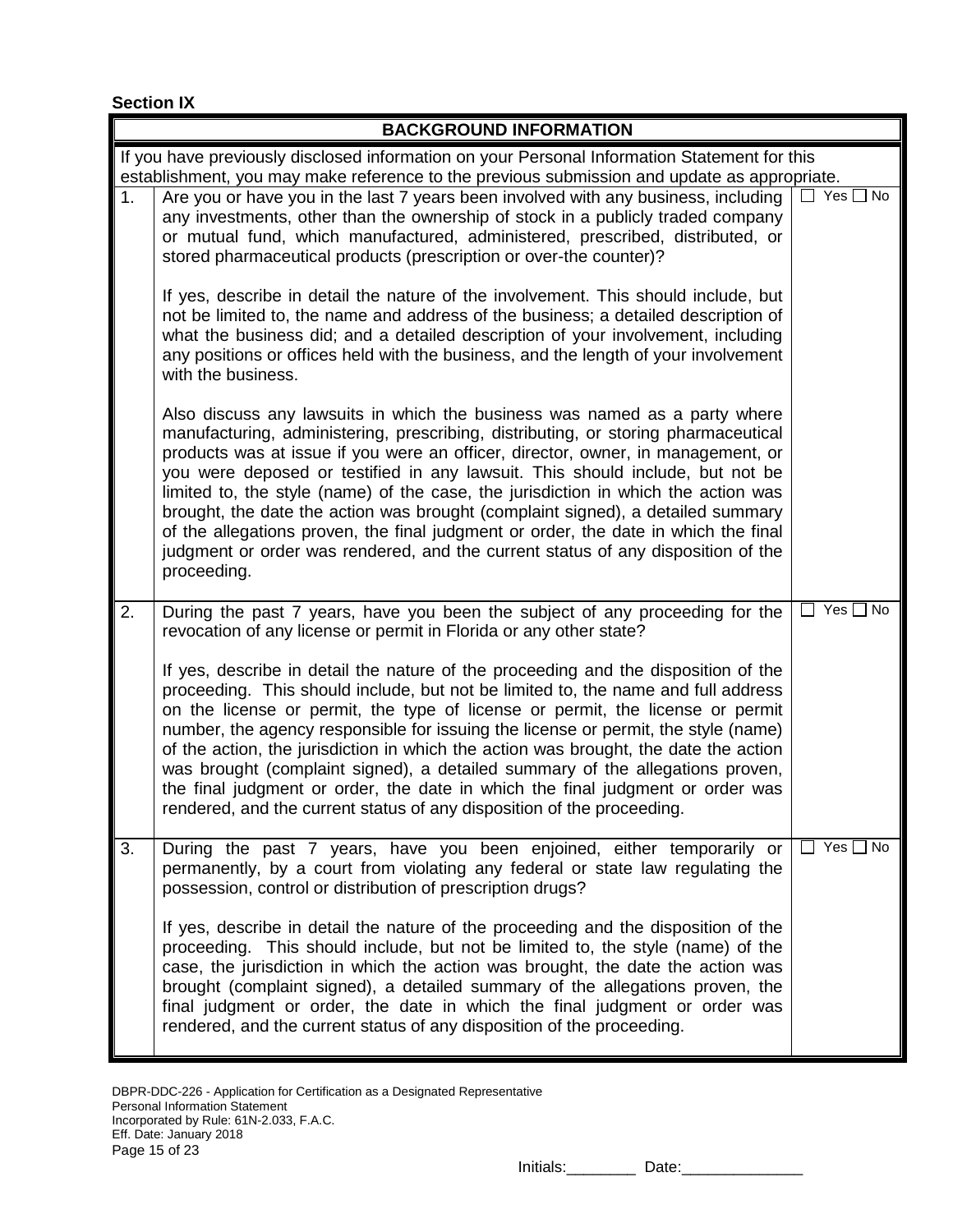| 4. | As an adult, have you been found guilty (regardless of whether adjudication of<br>guilt was withheld), pled guilty or pled nolo contendere of any felony under a<br>federal, state (including Florida), or local law?<br>(Note: a criminal offense committed in another jurisdiction that would have been<br>or would be a felony in this state must be reported and a felony in another state<br>that is classified as a misdemeanor in Florida may be omitted.)<br>If yes, describe in detail the nature of the criminal proceeding and its disposition.<br>This should include, but not be limited to, the style (name) of the case; the case<br>number; the jurisdiction in which the action was brought; the date the action was<br>brought (complaint signed / arraigned); a detailed summary of the charges for<br>which you were convicted; the final judgment, order or sentence; the date in<br>which the final judgment or order was rendered; and the current status of any<br>disposition of the proceeding. | $\Box$ Yes $\Box$ No |
|----|---------------------------------------------------------------------------------------------------------------------------------------------------------------------------------------------------------------------------------------------------------------------------------------------------------------------------------------------------------------------------------------------------------------------------------------------------------------------------------------------------------------------------------------------------------------------------------------------------------------------------------------------------------------------------------------------------------------------------------------------------------------------------------------------------------------------------------------------------------------------------------------------------------------------------------------------------------------------------------------------------------------------------|----------------------|
| 5. | Have you, or a company for which you were an owner, officer, director, or<br>manager, been fined or disciplined by a regulatory agency in any state (including<br>Florida) for any offense that would constitute a violation of Chapter 499, Florida<br>Statutes?<br>If yes, describe in detail the nature of the proceeding and the disposition of the<br>proceeding. This should include, but not be limited to, the name and full address<br>on the license or permit, the type of license or permit, the license or permit<br>number, the agency responsible for issuing the license or permit, the style (name)<br>of the action, the jurisdiction in which the action was brought, the date the action<br>was brought (complaint signed), a detailed summary of the allegations proven,<br>the final judgment or order, the date in which the final judgment or order was<br>rendered, and the current status of any disposition of the proceeding.                                                                 | Yes [<br>∃ No        |
| 6. | Have you, or a company for which you were an owner, officer, director, or<br>manager, had any current or previous permit or license suspended or revoked<br>which was issued by a federal, state, or local governmental agency relating to the<br>manufacturer or distribution of drugs or medical devices?<br>If yes, describe in detail the nature of the proceeding and the disposition of the<br>proceeding. This should include, but not be limited to, the name and full address<br>on the license or permit, the type of license or permit, the license or permit<br>number, the agency responsible for issuing the license or permit, the style (name)<br>of the action, the jurisdiction in which the action was brought, the date the action<br>was brought (complaint signed), a detailed summary of the allegations proven,<br>the final judgment or order, the date in which the final judgment or order was<br>rendered, and the current status of any disposition of the proceeding.                       | Yes $\Box$ No        |
| 7. | Have you, or a company for which you were an owner, officer, director, or<br>manager, been denied a permit or license related to an activity regulated under<br>Chapter 499, Florida Statutes in any state?                                                                                                                                                                                                                                                                                                                                                                                                                                                                                                                                                                                                                                                                                                                                                                                                               | Yes $\Box$ No        |

DBPR-DDC-226 - Application for Certification as a Designated Representative Personal Information Statement Incorporated by Rule: 61N-2.033, F.A.C. Eff. Date: January 2018 Page 16 of 23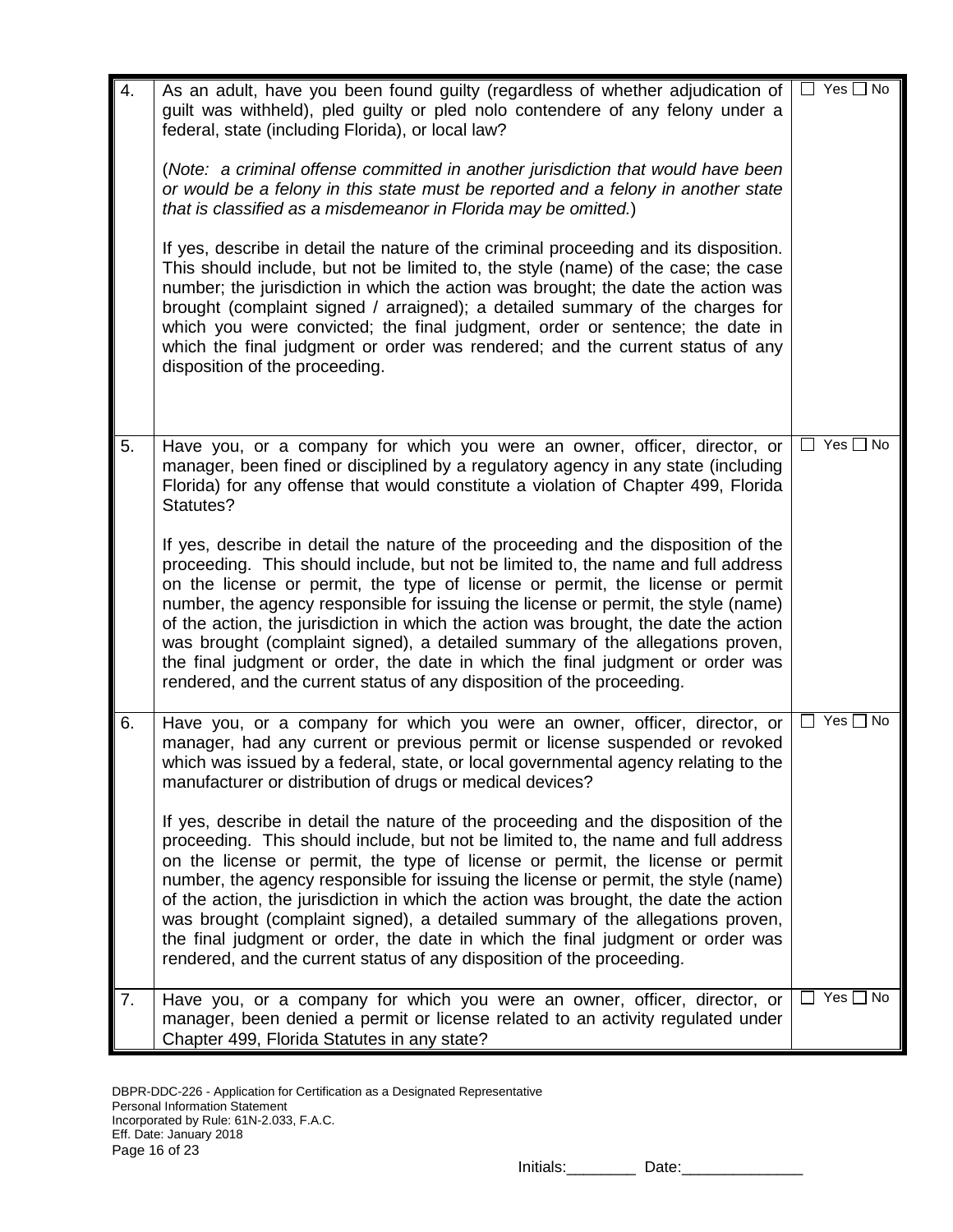|     | proceeding.                                                                                                                                                                                                                                                                                                                                                          |   | If yes, describe in detail the nature of the proceeding and the disposition of the<br>proceeding. This should include, but not be limited to, the name and full address<br>on the application for the license or permit, the type of license or permit for which<br>you were applying, the agency responsible for issuing the license or permit, the<br>style (name) of the action, the jurisdiction in which the action was brought, the<br>date the action was brought (complaint signed), a detailed summary of the<br>allegations for denial, the final judgment or order, the date in which the final<br>judgment or order was rendered, and the current status of any disposition of the |                  |                         |
|-----|----------------------------------------------------------------------------------------------------------------------------------------------------------------------------------------------------------------------------------------------------------------------------------------------------------------------------------------------------------------------|---|------------------------------------------------------------------------------------------------------------------------------------------------------------------------------------------------------------------------------------------------------------------------------------------------------------------------------------------------------------------------------------------------------------------------------------------------------------------------------------------------------------------------------------------------------------------------------------------------------------------------------------------------------------------------------------------------|------------------|-------------------------|
| 8.  | Have you, or a company for which you were an owner, officer, director, or<br>manager, ever held a permit issued under Chapter 499, Florida Statutes, in a<br>different name than the company applicant's name for which you are submitting<br>this personal information statement?<br>If yes, provide the names in which each permit was issued and at what address. |   |                                                                                                                                                                                                                                                                                                                                                                                                                                                                                                                                                                                                                                                                                                |                  |                         |
| 9.  | Do you currently have a pending felony arrest?<br>If yes, provide details about the arrest, including but not limited to, the arrest date,<br>the charge(s), the jurisdiction of the arrest, the case number, and next scheduled<br>court appearance.                                                                                                                |   |                                                                                                                                                                                                                                                                                                                                                                                                                                                                                                                                                                                                                                                                                                |                  | Yes $\Box$ No           |
| 10. | Do you, your spouse, or any member of your immediate family have or expect to<br>have an ownership interest of any kind in the business for which you are<br>submitting this personal information statement?<br>If yes, provide the name of the person and the extent of the ownership interest:                                                                     |   |                                                                                                                                                                                                                                                                                                                                                                                                                                                                                                                                                                                                                                                                                                | Yes $\Box$<br>No |                         |
|     | Name                                                                                                                                                                                                                                                                                                                                                                 | % | Name                                                                                                                                                                                                                                                                                                                                                                                                                                                                                                                                                                                                                                                                                           | %                |                         |
|     |                                                                                                                                                                                                                                                                                                                                                                      |   |                                                                                                                                                                                                                                                                                                                                                                                                                                                                                                                                                                                                                                                                                                |                  |                         |
|     |                                                                                                                                                                                                                                                                                                                                                                      |   |                                                                                                                                                                                                                                                                                                                                                                                                                                                                                                                                                                                                                                                                                                |                  |                         |
|     |                                                                                                                                                                                                                                                                                                                                                                      |   |                                                                                                                                                                                                                                                                                                                                                                                                                                                                                                                                                                                                                                                                                                |                  |                         |
|     |                                                                                                                                                                                                                                                                                                                                                                      |   |                                                                                                                                                                                                                                                                                                                                                                                                                                                                                                                                                                                                                                                                                                |                  |                         |
| 11. | If yes, provide the name of the person(s):                                                                                                                                                                                                                                                                                                                           |   | Does your spouse or any member of your immediate family currently or expect to<br>manage, control, or oversee, whether directly or indirectly, the operation of the<br>business for which you are submitting this personal information statement?                                                                                                                                                                                                                                                                                                                                                                                                                                              |                  | Yes $\Box$<br><b>No</b> |
|     | Name                                                                                                                                                                                                                                                                                                                                                                 |   | Name                                                                                                                                                                                                                                                                                                                                                                                                                                                                                                                                                                                                                                                                                           |                  |                         |
|     |                                                                                                                                                                                                                                                                                                                                                                      |   |                                                                                                                                                                                                                                                                                                                                                                                                                                                                                                                                                                                                                                                                                                |                  |                         |
|     |                                                                                                                                                                                                                                                                                                                                                                      |   |                                                                                                                                                                                                                                                                                                                                                                                                                                                                                                                                                                                                                                                                                                |                  |                         |
|     |                                                                                                                                                                                                                                                                                                                                                                      |   |                                                                                                                                                                                                                                                                                                                                                                                                                                                                                                                                                                                                                                                                                                |                  |                         |
|     |                                                                                                                                                                                                                                                                                                                                                                      |   |                                                                                                                                                                                                                                                                                                                                                                                                                                                                                                                                                                                                                                                                                                |                  |                         |

DBPR-DDC-226 - Application for Certification as a Designated Representative Personal Information Statement Incorporated by Rule: 61N-2.033, F.A.C. Eff. Date: January 2018 Page 17 of 23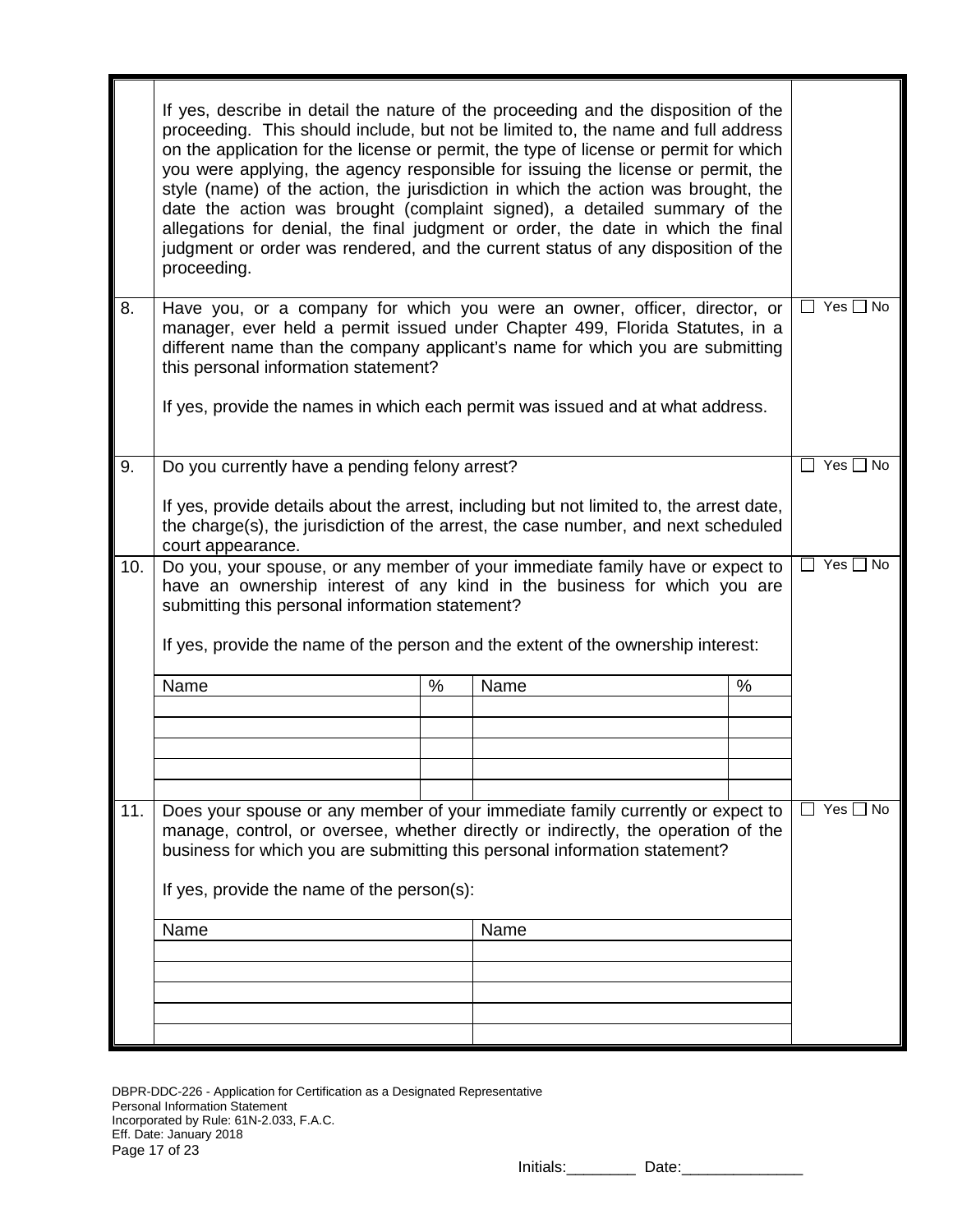| 12. | Please indicate how you are providing your fingerprints to the department:                                                                                                                      |
|-----|-------------------------------------------------------------------------------------------------------------------------------------------------------------------------------------------------|
|     | I am not submitting fingerprints because I previously submitted fingerprints as a condition of<br>an initial or renewal permit after January 1, 2004.                                           |
|     | I am submitting my fingerprints electronically via an approved LiveScan Device provider.                                                                                                        |
|     | am submitting my fingerprints via hard card obtained from the Department and submitted to<br>FLDBPR, Florida Fingerprinting Program, Prints Inc. 119 East Park Avenue, Tallahassee, FL<br>32301 |

# **Section X**

|    | <b>CURRENT PHOTOGRAPH</b>                                                                                                                              |
|----|--------------------------------------------------------------------------------------------------------------------------------------------------------|
|    | Sections 499.012(9)(a)9 and 499.12(9)(d)1, F.S., require the submission of a photograph taken<br>within 180 days of the submission of the application. |
| 2. | The photographs must be clearly recognizable with a front, full face image.                                                                            |
| 3. |                                                                                                                                                        |

# **(THIS SPACE LEFT INTENTIONALLY BLANK)**

DBPR-DDC-226 - Application for Certification as a Designated Representative Personal Information Statement Incorporated by Rule: 61N-2.033, F.A.C. Eff. Date: January 2018 Page 18 of 23

Initials:\_\_\_\_\_\_\_\_\_\_\_\_\_ Date:\_\_\_\_\_\_\_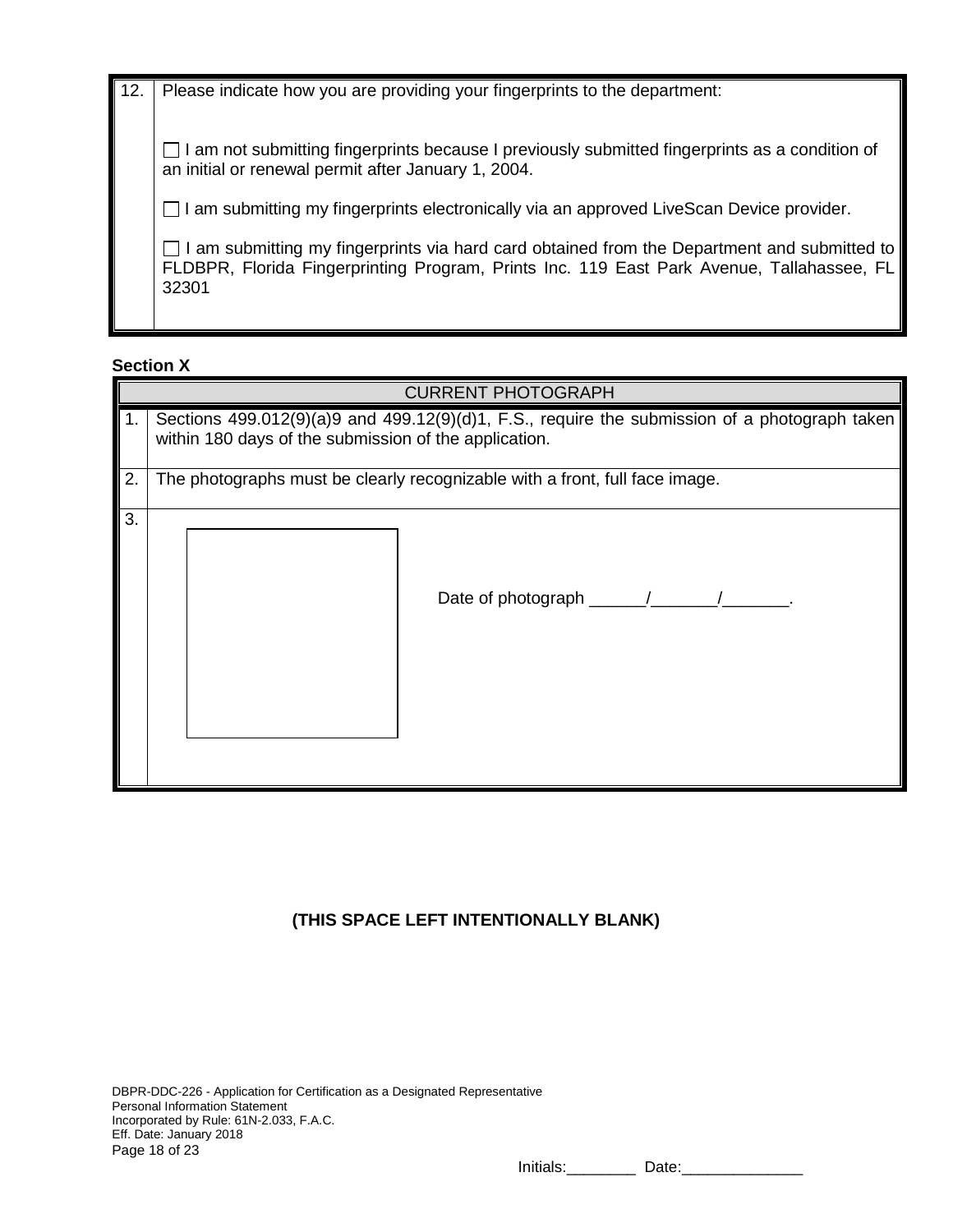## **AFFIDAVIT**

Each application for a license or renewal of a license issued by the Department of Business and Professional Regulation shall be signed under oath or affirmation by the applicant. This Personal Information Statement is being submitted as part of an application for licensure or renewal of a license issued by the Department and must also be signed under oath or affirmation.

I have read all questions, answers and statements on the foregoing Personal Information Statement and attachments and know the contents thereof; that the statements contained herein are true and correct and contain a full and true account of the information requested; that I executed this statement voluntarily with the knowledge that false or inaccurate information, misrepresentation or the failure to reveal information requested may be deemed sufficient cause for denial, suspension, or revocation of a Certification of Designated Representative permit under the Florida Drug and Cosmetic Act, Chapter 499, Florida Statutes, for the establishment identified on page 10.

| Signed Under Oath this _______ Day of ______ 20_____.                                             |
|---------------------------------------------------------------------------------------------------|
| <u> 1980 - Johann Barbara, margaret eta idazlea (h. 1980).</u><br>Signature                       |
|                                                                                                   |
|                                                                                                   |
| This personal information statement was acknowledged before me this _____day of ____20____<br>.by |
| Name of Officer & Title                                                                           |
| He/she ___ is personally know to me or ___ has produced a                                         |
| as identification.                                                                                |
|                                                                                                   |
| Notary Public Signature                                                                           |
| <b>Notary Public Printed Name</b>                                                                 |
|                                                                                                   |

DBPR-DDC-226 - Application for Certification as a Designated Representative Personal Information Statement Incorporated by Rule: 61N-2.033, F.A.C. Eff. Date: January 2018 Page 19 of 23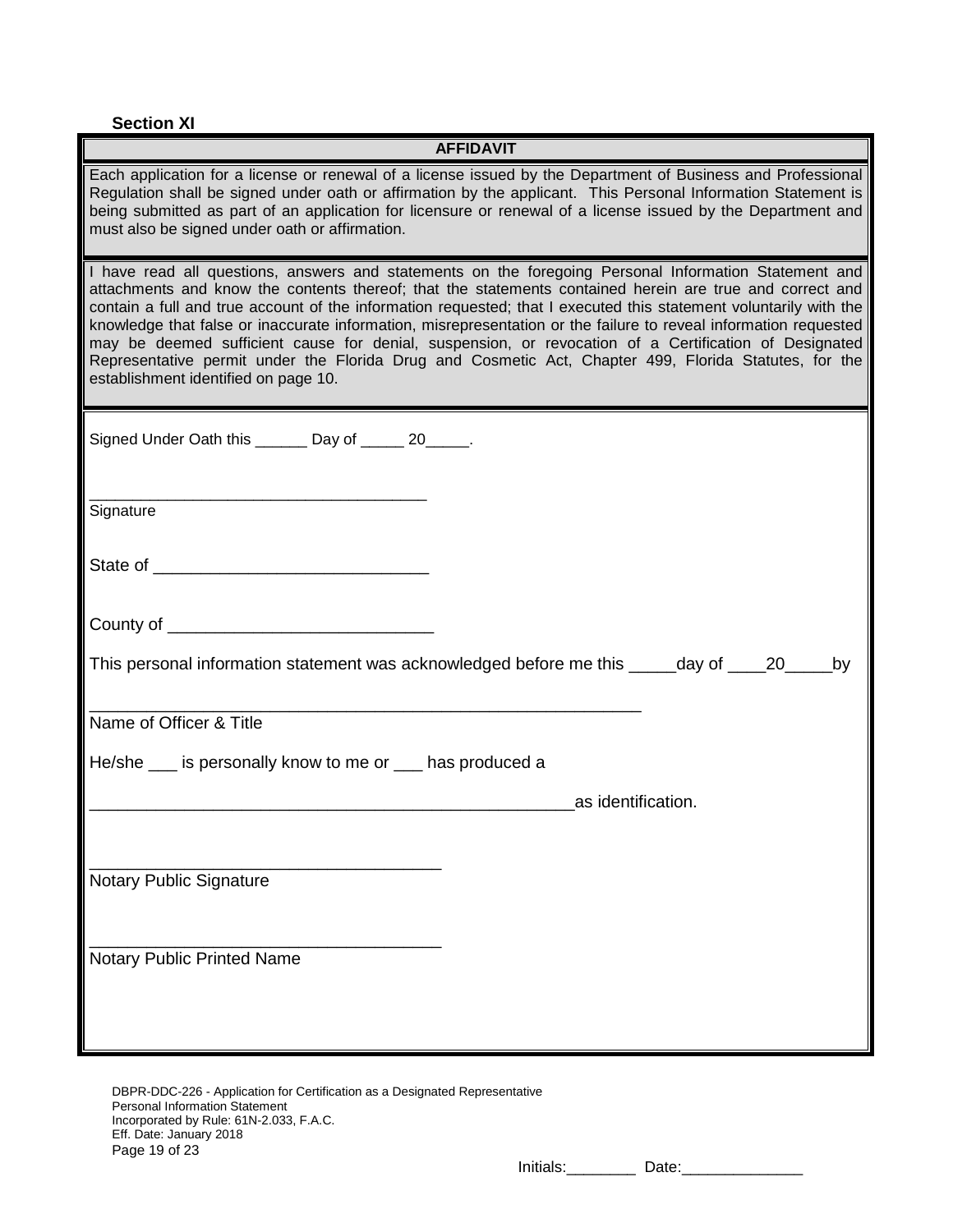| ADDITIONAL INFORMATION (IF NEEDED) |
|------------------------------------|
|                                    |
|                                    |
|                                    |
|                                    |
|                                    |
|                                    |
|                                    |
|                                    |
|                                    |
|                                    |
|                                    |
|                                    |
|                                    |
|                                    |
|                                    |
|                                    |
|                                    |
|                                    |
|                                    |
|                                    |
|                                    |
|                                    |
|                                    |
|                                    |
|                                    |
|                                    |

DBPR-DDC-226 - Application for Certification as a Designated Representative Personal Information Statement Incorporated by Rule: 61N-2.033, F.A.C. Eff. Date: January 2018 Page 20 of 23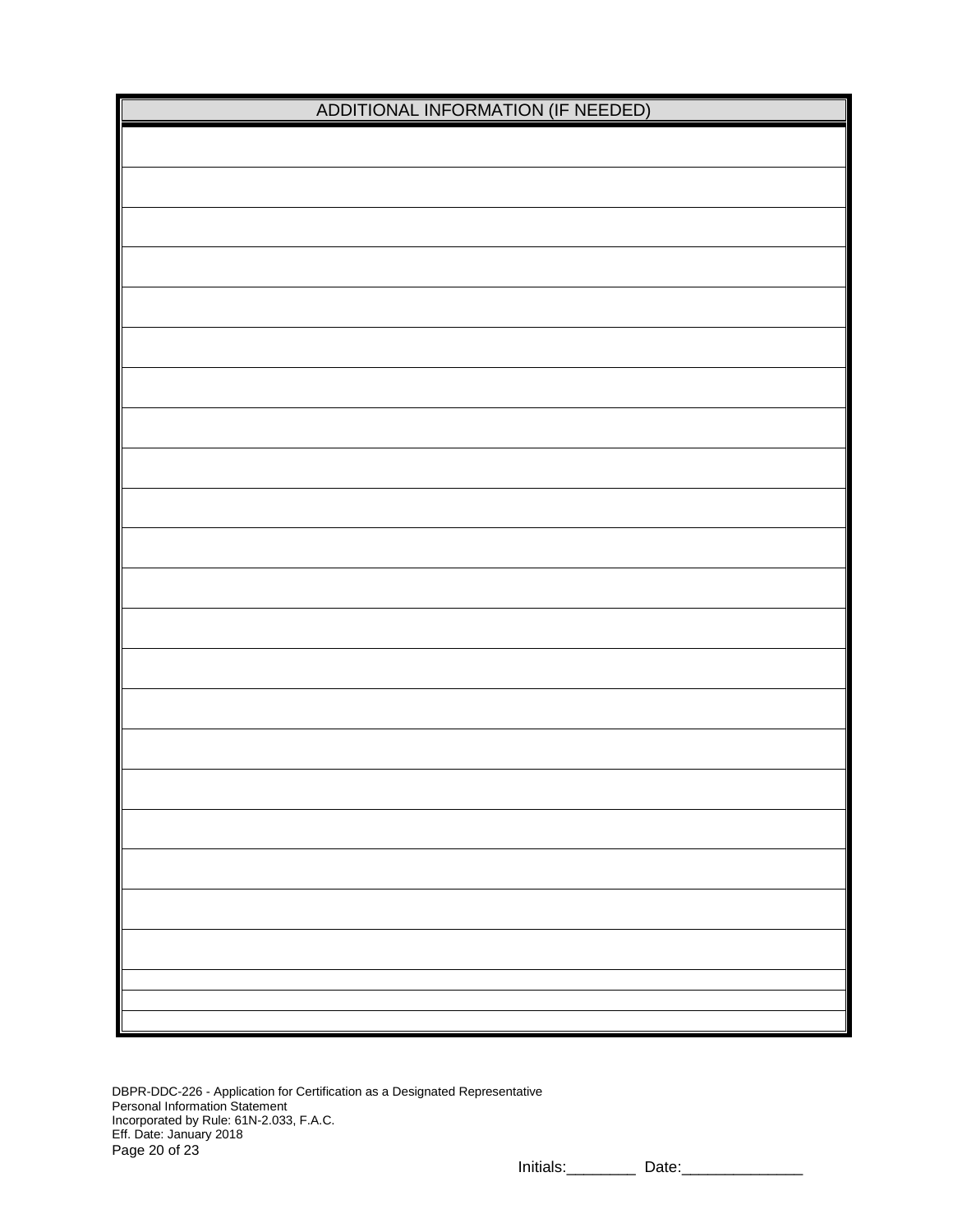# ELECTRONIC FINGERPRINTING FREQUENTLY ASKED QUESTIONS

Applicants can use any Livescan vendor that has been approved by the Florida Department of Law Enforcement (FDLE) to submit their fingerprints to the Department of Business and Professional Regulation (Department). Please ensure that the Originating Agency Identification (ORI) number is provided to the vendor when you submit your fingerprints. If you do not provide an ORI number or if you provide an incorrect ORI number to the vendor, the Department will not receive your fingerprint results. The applicant is fully responsible for selecting the vendor and ensuring submission of the prints to the department.

# 1. **How do I find a Livescan vendor in order to submit my fingerprints to the department?**

The Department accepts electronic fingerprinting service offered by Livescan device vendors that are approved by the Florida Department of Law Enforcement and listed at their site. You can view the vendor options and contact information at [Livescan Device Vendors](http://www.fdle.state.fl.us/cms/Criminal-History-Records/Documents/ApplicantLivescanService-ProvidersVendors.aspx)  [List.](http://www.fdle.state.fl.us/cms/Criminal-History-Records/Documents/ApplicantLivescanService-ProvidersVendors.aspx)

# 2. **What information must I provide to the Livescan vendor I choose?**

- a. You must provide accurate demographic information at the time your fingerprints are taken.
- b. You must **clearly identify the profession** for which you are seeking to be licensed or select "Temporary License for Military Spouse" and submit your fingerprints payment to the vendor. Any inaccurate information that you provide could cause a delay in processing your request.
- c. You must provide the correct ORI number.

# 3. **Where do I get the ORI number to submit to the vendor?**

The Division's ORI number is: **FL 924780Z.**

# 4. **How does the electronic fingerprinting process actually work?**

In the traditional method of fingerprinting, ink is applied to each of your fingers which are then "rolled" across a fingerprint card to obtain your prints. With electronic fingerprinting, there is no ink or card. Your fingerprints are "rolled" across a glass plate and scanned. It is faster and cleaner than the traditional method. Electronic fingerprinting reduces the likelihood of illegible fingerprints and will reduce the overall application processing time.

# **5. How long will it take to have my fingerprints scanned?**

It should only take approximately 5-10 minutes.

# 6. **How much does electronic fingerprinting cost?**

The total fee charged by each vendor varies. Please contact the vendor to obtain this information. The fingerprint results are usually received by the department two to four days after your fingerprints are scanned.

You can view the vendor options and contact information at [Livescan Device Vendors List.](http://www.fdle.state.fl.us/cms/Criminal-History-Records/Documents/ApplicantLivescanService-ProvidersVendors.aspx)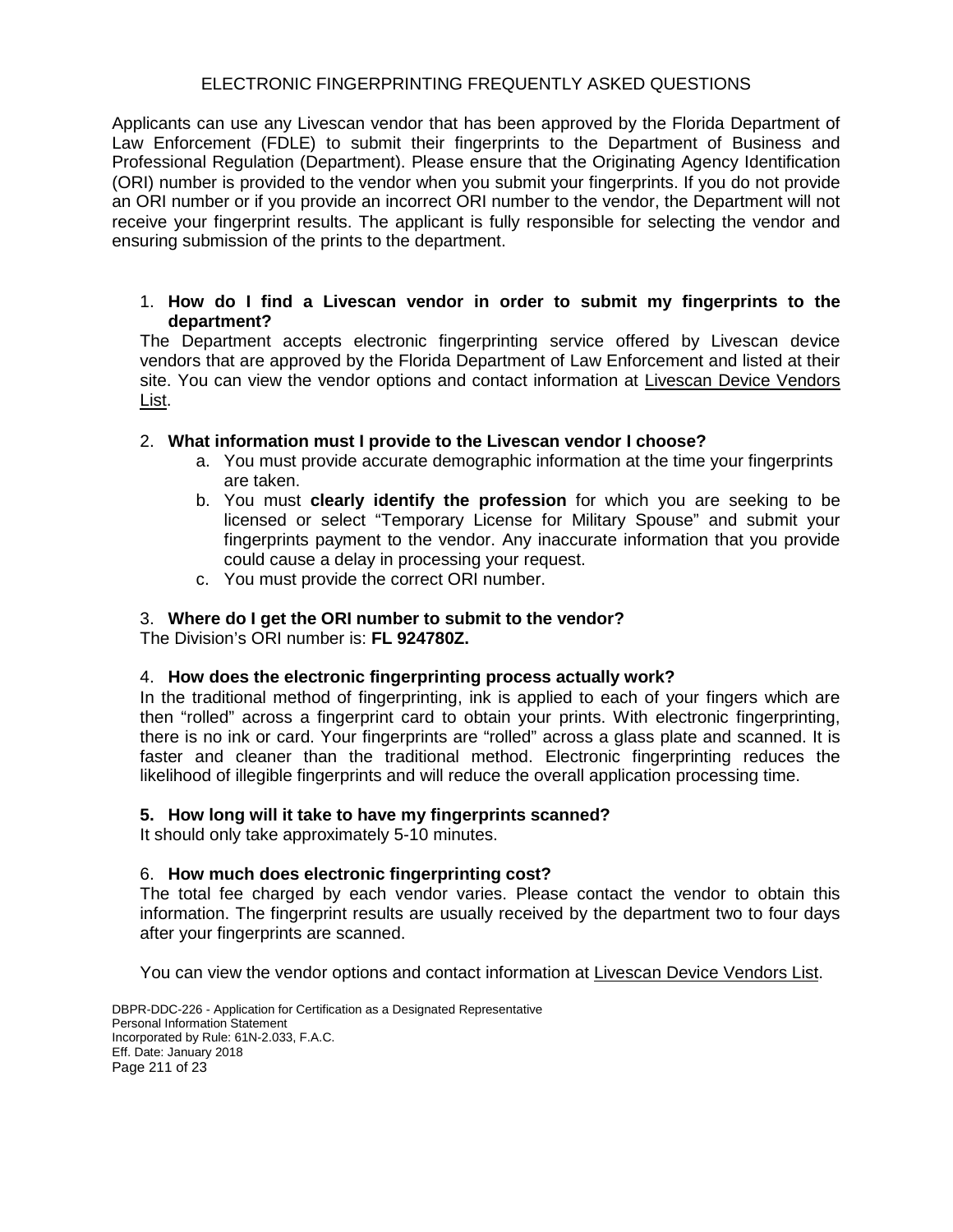# **What do I need to bring with me to the Florida electronic fingerprinting site?**

All applicants will be required to bring two (2) forms of identification to the electronic fingerprinting site on the day of scheduled fingerprinting. One of the two types of identification **must** bear your picture and signature such as a driver's license, state identification card or passport. Applicants cannot be permitted to be fingerprinted without proper identification.

# 7. **I submitted my fingerprint through an FDLE approved vendor, but I have now received a deficiency letter regarding my fingerprints? What should I do?**

As of the date of the mailing of the deficiency letter, your electronic fingerprinting results have not been transmitted to the Department. We will not be able to process your application until we have received this information. You should contact your fingerprint vendor to determine if they have submitted the prints to the FDLE for processing.

Vendor contact information can be viewed at [Livescan Device Vendors List.](http://www.fdle.state.fl.us/cms/Criminal-History-Records/Documents/ApplicantLivescanService-ProvidersVendors.aspx)

# 8. **What should I do if I am notified by the Department that FDLE or the FBI determined my electronic fingerprints were illegible?**

The electronic fingerprint scanning machines are equipped to determine if your fingerprints scanned successfully; however, if it is determined by the FBI that your prints were not legible, we will send you a notification letter asking you to go back to the same vendor that did your initial prints and schedule a re-roll of your prints. You will be required to bring the notification letter with you as information such as the TCN (Transaction Control Number) and TCR (Transaction Control Reference) must be identified and used at the time of the reroll.

# 9. **How long are my fingerprints valid for?**

The Department will retain results of the prints for 12 months from the date your digital fingerprints were electronically received by FDLE. FDLE only retain the prints for 6 months. If your prints have expired at the time your application is submitted to the Department, you will be required to submit new prints again. Applicants should submit their applications soon after submitting their fingerprints in order to afford themselves an opportunity to resolve any application deficiencies prior to the expiration of the criminal history results.

# 10. **Can I use my recent prints to apply for another permit or license from the Department?**

Per FBI regulation, your prints cannot be shared between divisions or with other agencies. You are required to have separate prints for each permit or license you are applying for, using the correct ORI.

# 11. **What kind of assistance can the Department provide if I have problems with a Livescan vendor?**

As an applicant, you have the choice to select a vendor approved by the FDLE. Since the Department does not approve or regulate Livescan vendors, you will be fully responsible for the fingerprint submission and for ensuring that the prints have been timely submitted to the FDLE. The Department retrieves the fingerprint results from FDLE through a secure web site. We suggest that you ask the vendor for a receipt showing payment date and other pertinent information in case you need to go back to them for assistance.